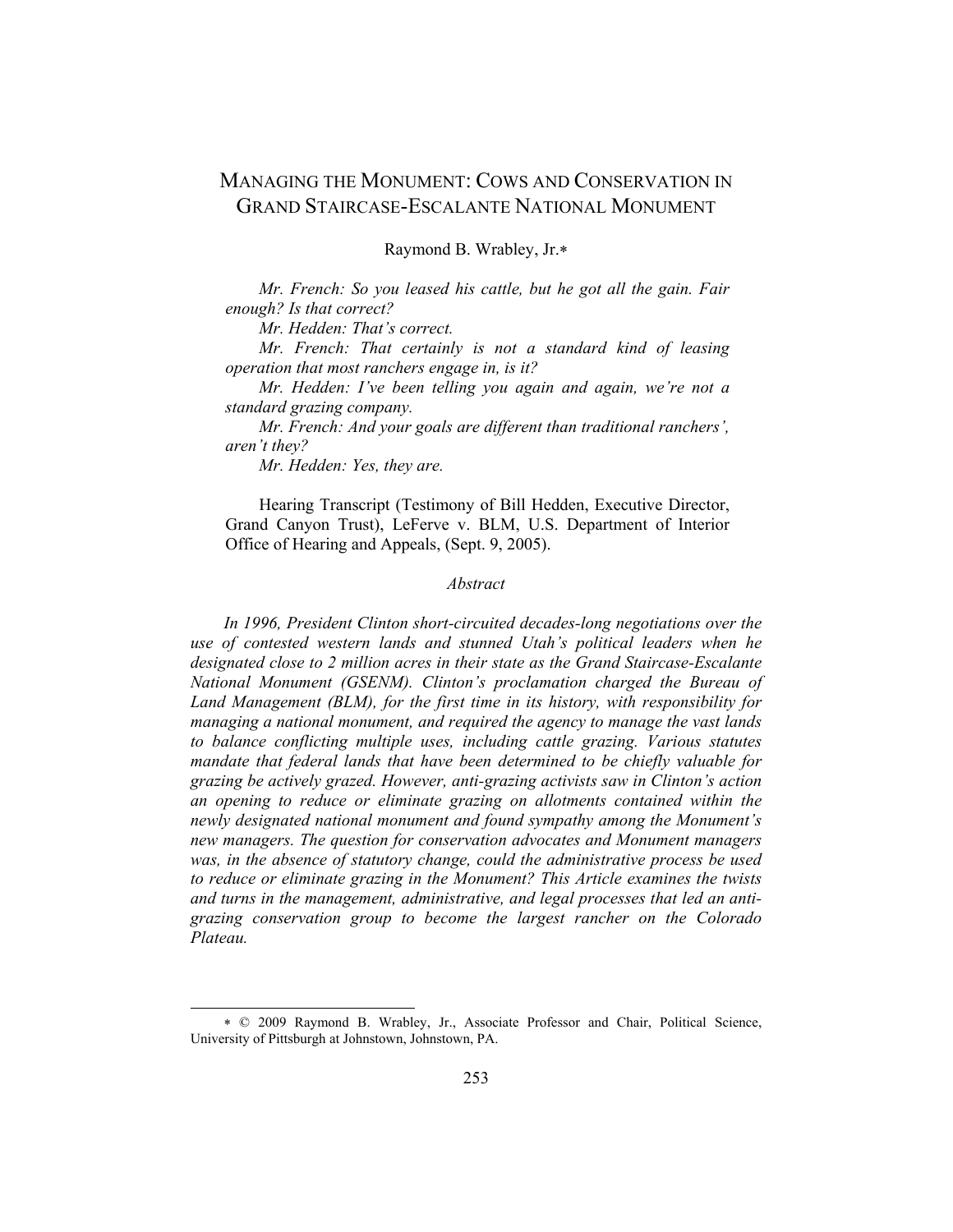#### I. HISTORY OF GSENM

On September 18, 1996, President Bill Clinton stood in Arizona at the edge of the Grand Canyon and proclaimed that he was designating 1.7 million acres in Utah, north of the Grand Canyon, as the Grand Staircase-Escalante National Monument.<sup>1</sup> Clinton described the new monument as a "geologic treasure" and an "outstanding biological resource," and asserted that its "vast and austere landscape embraces a spectacular array of scientific and historic resources…[I]t is a place where one can see how nature shapes human endeavors in the American West, where distance and aridity have been pitted against our dreams and courage."<sup>2</sup> In creating GSENM, Clinton invoked presidential authority to designate national monuments under the Antiquities Act of  $1906$ ,<sup>3</sup> but he also declared that "nothing" in this proclamation shall be deemed to affect existing permits or leases for, or levels of, livestock grazing on federal lands within the monument; existing grazing uses shall continue to be governed by applicable laws and regulations other than this proclamation."4 In an unusual step, the proclamation delegated management responsibility for the Monument to the BLM within the Department of Interior (DOI), rather than to the more traditional monument managers in the National Park Service. Finally, the proclamation directed the DOI Secretary to prepare a management plan for the Monument and promulgate management regulations within three years. $5$ 

While Clinton's creation of GSENM drew praise from many environmental activists, it was bitterly denounced by many of Utah's federal, state, and local political leaders. Politicians, conservationists, administrators, scientists, and industry lobbyists both in and out of Utah, had worked for years, sometimes in a delicate dance and sometimes in a bare-knuckles brawl, to determine which lands to set aside as wilderness and which to keep open to resource development. A number of legislative proposals were being negotiated when Clinton's announcement, kept under wraps within the Administration, was sprung with little warning.<sup>6</sup> Utah Senator Orrin Hatch described the creation of the Monument as "the mother of all land grabs,"<sup>7</sup> and complained that, "like the attack on Pearl Harbor, this massive proclamation came completely without notice to the public... By not consulting with the representatives of the people of Utah or with Congress,

 $\frac{1}{1}$ <sup>1</sup> Proclamation No. 6920, 3 C.F.R § 64 (2008).

<sup>2</sup> *Id.*

<sup>3</sup> 34 Stat. 225 (1906) (codified as amended at 16 U.S.C § 431 (2006)).

<sup>4</sup> Proclamation No. 6920, 3 C.F.R § 64,67 (2008).

<sup>5</sup> *Id.*

<sup>6</sup> *See* Janice Fried, *The Grand Staircase-Escalante National Monument: A Case Study in Western Land Management*, 17 VA. ENVTL. L.J 477 (1998) (for a review of the Utah lands dispute leading up to Clinton's proclamation); James R. Rasband, *Utah's Grand Staircase: The Right Path to Wilderness Preservation?* 70 U. COLO. L. REV. 483 (1999). 7

Orrin Hatch, *Mother of All Land Grabs*, HIGH COUNTRY NEWS, Sept. 30, 1996, at 8, *available at* http://www.hcn.org/issues/90/2796.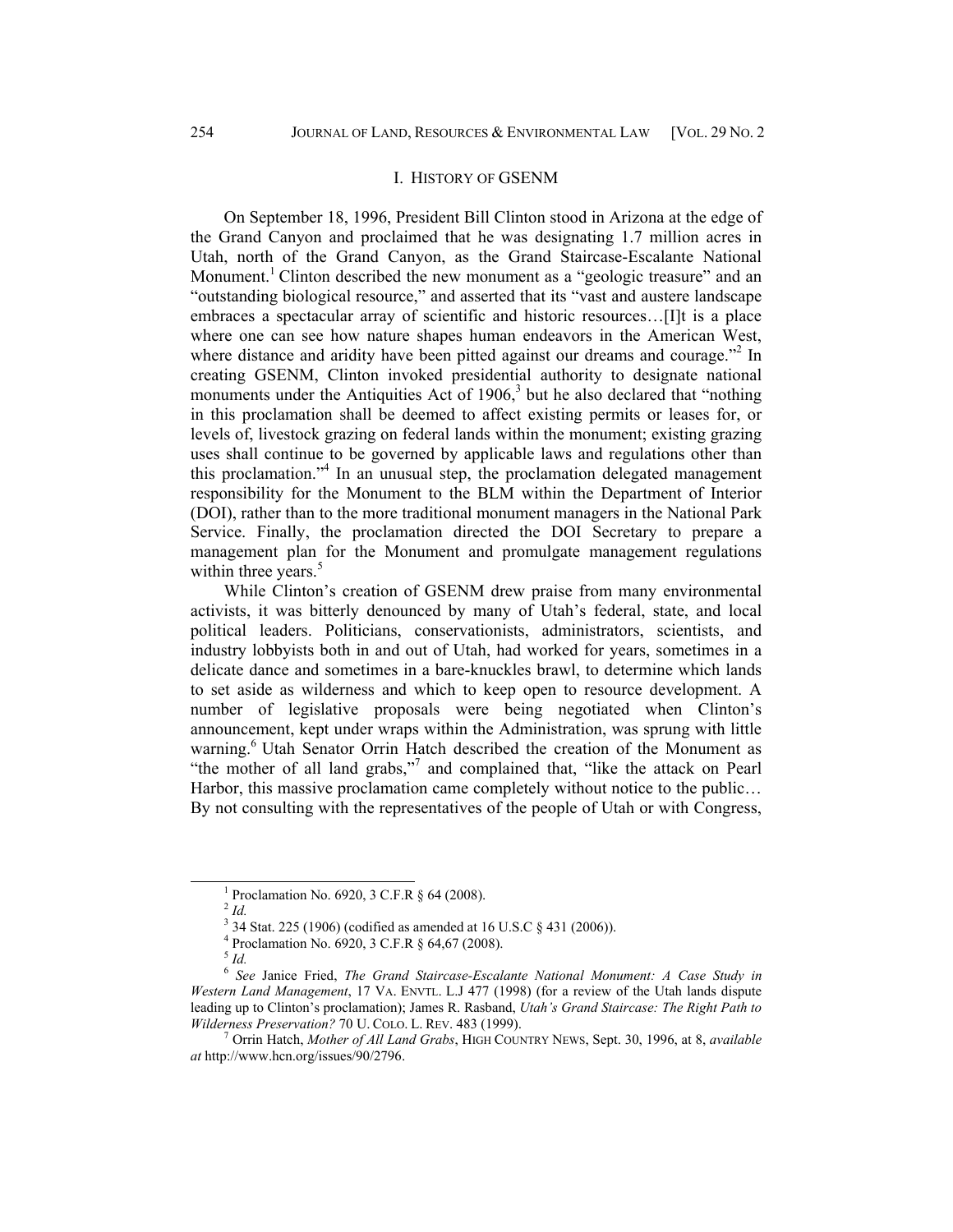President Clinton's proclamation is akin to a royal edict."<sup>8</sup> Utah Governor Mike Leavitt called Clinton's proclamation "[o]ne of the greatest abuses of executive power in US history."<sup>9</sup> "The President's recent proclamation," said Leavitt, "was a classic demonstration of why the founders of this nation divided power. Power unchecked is power abused."10 Utah Representative James Hansen said,

Standing in another State, surrounded only by celebrities and those privileged enough to be invited, President Clinton locked up the largest deposit of compliance coal in the United States and took billions of dollars from the school children of Utah…This new monument had very little to do with preservation of lands but was focused on political advantage, photo opportunities, and stopping a legitimate coal project.<sup>11</sup>

Representative Chris Cannon joined the criticism: "This monument was created without discussion, without consultation, and apparently without consideration... Essentially, the President chose to deliberately circumvent the democratic process."<sup>12</sup>

The land set aside for GSENM falls entirely within Utah's Kane and Garfield Counties, taking up almost half of Kane County.13 The Counties' political and economic leaders also condemned the creation of the monument. Garfield County Commissioner and fifth generation rancher Dell LeFevre complained, "It was a chickenshit trick, as underhanded as you can get."14 Another Garfield County Commissioner, Clare Ramsay, later called it "an illegal act done by a corrupt president."15 The County rejected a \$100,000 Monument planning grant from the

<sup>8</sup> *Establishing the Grand Staircase-Escalante National Monument: Hearing Before the House Subcommittee on National Parks and Public Lands*, 105th Cong. 30 (1997) (Statement of Sen. Orrin

Tom Kenworthy, *Utah Governor to Request Monument*, USA TODAY, January 29, 2002, *available at* http://www.usatoday.com/news/nation/2002/01/30/usat-monument.htm?loc=interstitial

skip. <sup>10</sup> *Establishing Grand Staircase-Escalante National Monument*, *supra* note 8, at 54 (statement of Gov. Michael Leavitt).

<sup>&</sup>lt;sup>11</sup> *Establishing Grand Staircase-Escalante National Monument, supra* note 8, at 9 (statement of Rep. James Hansen). The creation of the monument effectively stopped a coal-mining project on lands to be included within GSENM, which had been the subject of a longstanding political battle. *See generally* David Kent Sproul, *Environmentalism and the Kaiparowits Power Project, 1964–1976*,

<sup>&</sup>lt;sup>12</sup> Establishing Grand Staircase-Escalante National Monument, *supra* note 8, at 20 (statement of Rep. Chris Cannon).

<sup>&</sup>lt;sup>13</sup> See generally BRUCE GODFREY ET AL., KANE COUNTY AGRICULTURAL PROFILE (Utah State University Economics Department, 2005), a*vailable at* http://extension.usu.edu/files/publications/ Kane%20county%20profile.pdf (noting the federal government owns 83% of the land in Kane County); BRUCE GODFREY ET AL., GARFIELD COUNTY AGRICULTURAL PROFILE (Utah State University Economics Department, 2005), *available at http://extension.usu.edu/files/publications/Garfield%20* county%20profile.pdf (noting the federal government owns 89% in Garfield County).

<sup>&</sup>lt;sup>14</sup> Michelle Nijhuis, *Change Comes Slowly to Escalante Country*, HIGH COUNTRY NEWS, April 14, 2003, at 1, *available at* http://www.hcn.org/servlets/hcn.Article?article id=13869.

<sup>&</sup>lt;sup>15</sup> Lee Davidson, *Grand Staircase*, DESERET MORNING NEWS, September 17, 2006, *available at* http://deseretnews.com/dn/view/0,1249,645201833,00.html.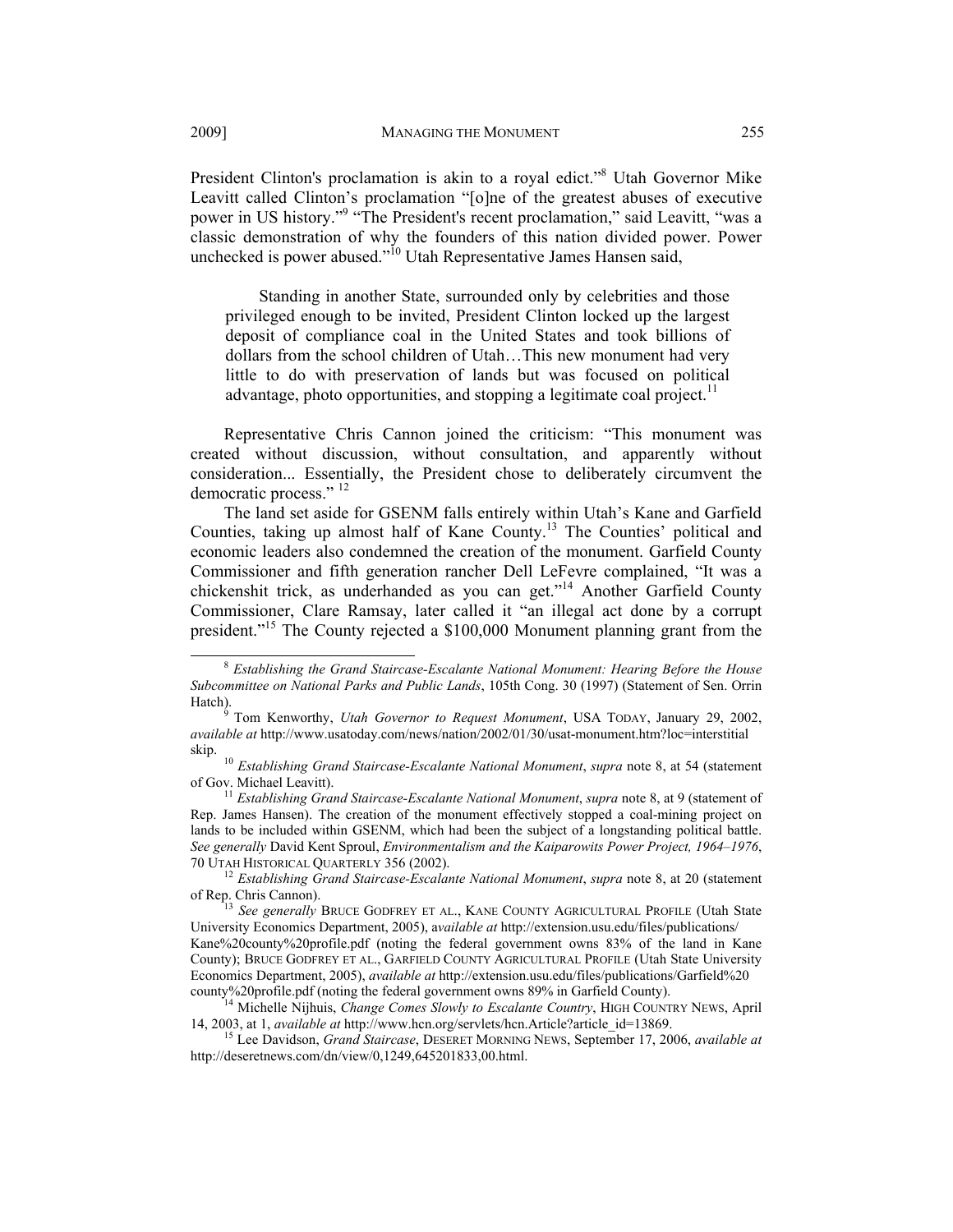federal government, calling it "blood money."16 Several weeks after Clinton's announcement, officials in Garfield, Kane and San Juan counties bulldozed four roads within GSENM boundaries, triggering a federal lawsuit.<sup>17</sup>

Local ranchers also reacted, fearing that the designation of the monument would bring more restrictions on grazing and more conflict with other users of the land. LeFevre complained, "I don't even know what the Grand Staircase is nobody around here even called this place by that name… We've got Easterners who don't know the land telling us what to do with it. I'm a bitter old cowboy."<sup>18</sup> In Kane and Garfield Counties, schoolchildren marked the creation of the Monument by releasing 50 black balloons "to symbolically warn other states that the president could unilaterally lock away their lands, too," and at a number of protests Clinton was burned in effigy.<sup>19</sup>

Several weeks after Clinton's proclamation, the Utah Association of Counties (UAC), the Utah Schools and Institutional Trust Lands Administration, and Mountain States Legal Foundation, a public interest law firm, filed suit in federal court, complaining that Clinton had violated federal laws and acted *ultra vires* in creating the monument. Governor Leavitt later joined the suit.<sup>20</sup> The litigation lasted years, stretching into the Bush Administration, with the parties to the suit changing several times. Despite his 2000 campaign promises to reverse President Clinton's designation of national monuments, President Bush continued litigation in favor of the creation of GSENM.<sup>21</sup> In April 2004, the Utah District Court upheld Clinton's proclamation, arguing that "when the President is given such a broad grant of discretion as in the Antiquities Act, the courts have no authority to determine whether the president has abused his discretion…To do so would be to impermissibly replace the President's discretion with that of the judiciary.<sup> $22$ </sup> The Court also ruled that various federal statutes, including the National Environmental Policy Act  $(NEPA)^{23}$  and the Federal Land Policy and Management Act

16 Paul Larmer, *Beauty and the Beast: The President's New Monument Forces Southern Utah to Face its Tourism Future*, HIGH COUNTRY NEWS, April 14, 1997, at 1, *available at* http://www.hcn.org/servlets/hcn.Article?article id=3148.

<sup>&</sup>lt;sup>17</sup> Larry Warren, *UT Counties Bulldoze the BLM, Park Service*, HIGH COUNTRY NEWS, October 28, 1996, *available at* http://www.hcn.org/servlets/hcn.Article?article\_id=2868. *See also* S. Utah Wilderness Alliance v. BLM, et al., 425 F.3d 735 (10th Cir. 2005). The creation of GSENM added another complication to an on-going dispute between the counties and the BLM over roads and rights

<sup>&</sup>lt;sup>18</sup> John Tierney, Editorial, *The Sagebrush Solution*, N.Y. TIMES, July 26, 2005 at A17.<br><sup>19</sup> Paul Larmer, *A Bold Stroke: Clinton Takes a 1.7 Million Acre Stand in Utah*, HIGH COUNTRY<br>NEWS, September 30, 1996, *available* 

<sup>&</sup>lt;sup>20</sup> Consolidated in Utah Ass'n of Counties v. Bush, 316 F.Supp.2d 1172 (D.Utah 2004).

<sup>21</sup> William Perry Pendley, *Natural Resources Policy Under the Bush Administration: Not What it Says But What it Has Done in Court*, 14 DUKE ENVTL. L. & POL'Y F. 313 (2004).<br><sup>22</sup> *Utah Ass'n of Counties*, 316 F. Supp.2d at 1183-84.<br><sup>23</sup> 42 U.S.C. § 4321(a) (2006).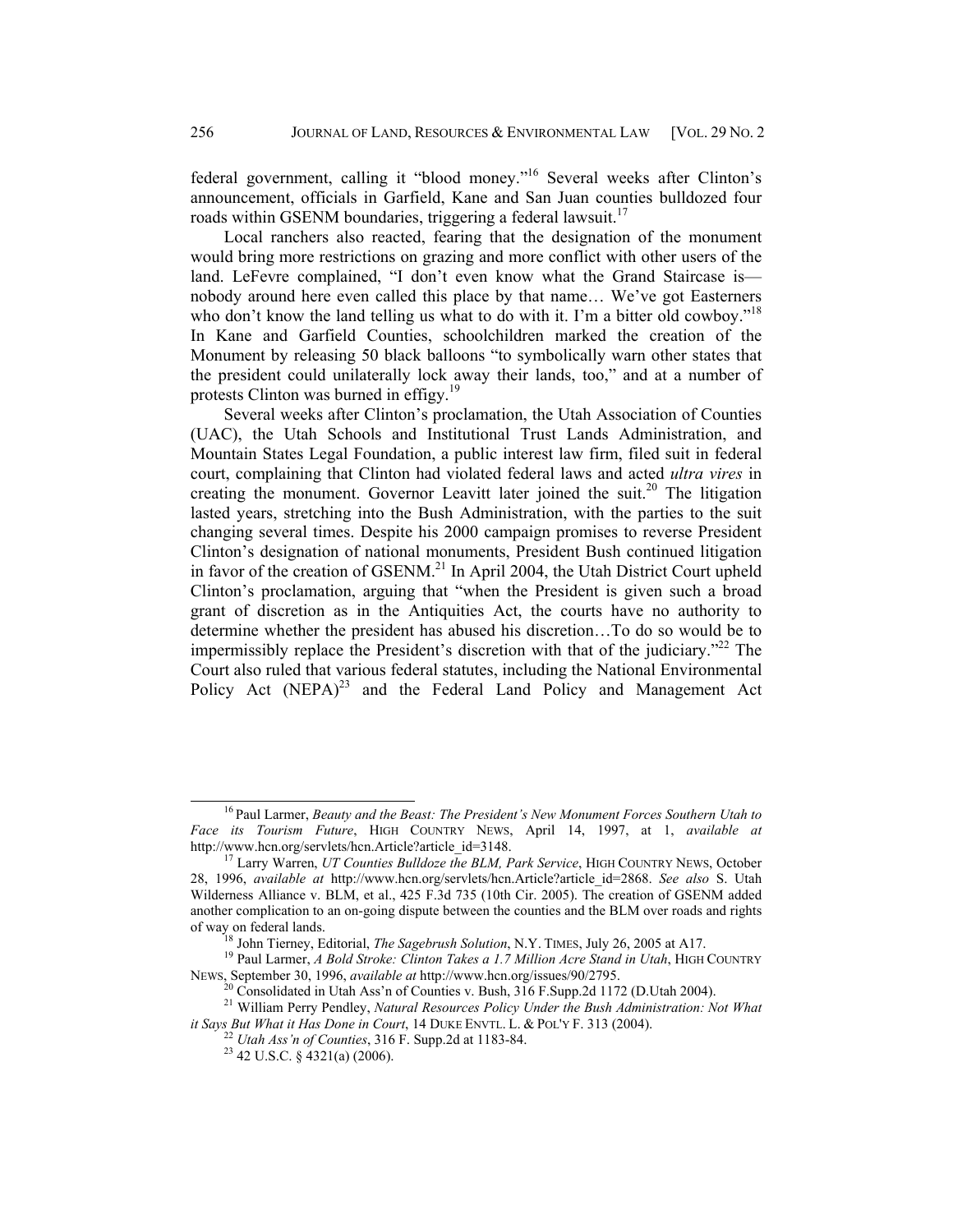$(FLPMA)^{24}$  requiring public consultation and input into administrative decisions, do not apply to the president. $^{25}$ 

#### II. CONFLICT IN THE MONUMENT: COWS AND CONSERVATION

At the time of its creation, tens of thousands of cattle already grazed hundreds of thousands of acres of the lands to be contained within GSENM boundaries, as they had for over a century. This section of Southern Utah was settled by Mormon pioneers in the 1870s, and its remote, rugged, and arid lands made farming tough, but offered cattle and sheep grazers wide-open range.<sup>26</sup> Over the next century, the region remained sparsely populated, but ranching, mining, logging, and oil drilling became vital. Livestock numbers peaked in the 1940s and gradually declined.<sup>27</sup> By the 1970s, new environmental laws, such as the Endangered Species Act  $(ESA)$ ,  $^{28}$ brought closer scrutiny to grazing, and surrounding national parks brought increasing numbers of recreational users to the area.<sup>29</sup> By the time of the designation of GSENM in 1996, the livestock industry was economically marginal but remained central to the region's culture and identity, and the Monument's Proclamation provided for the continuation of grazing.

These lands had been part of the grazing districts created after the passage of the Taylor Grazing Act (TGA) in 1934,30 and were administered by the BLM under a statutory mandate to manage them for multiple use, including resource extraction and grazing.<sup>31</sup> Multiple use management had long generated conflict and challenges for public lands managers, and this was especially true as recreation enthusiasts demanded more access to these lands and conservationists demanded more protection.<sup>32</sup> Critics of public lands grazing focused new attention on what

24 43 U.S.C. § 1732(a) (2006).

<sup>25</sup> *Utah Ass'n of Counties*, 316 F. Supp.2d at 1172. Mountain States Legal Foundation appealed to the Tenth Circuit, which dismissed the appeal in 2006 for lack of standing. *See* Utah Ass'n of Counties v. Bush, 455 F.3d 1094 (10th Cir. 2006); Eric Rusnak, *The Straw That Broke the Camel's Back? Grand Staircase-Escalante National Monument Antiquates the Antiquities Act*, 64 OHIO ST. L.J. 669 (2003); Janice Fried, *supra* note 6; Matthew Harrison, *Legislative Delegation and Presidential Authority: The Antiquities Act and the GSENM—A Call for New Judicial Examination*, 13 J. ENV. L. & LITIG. 409 (1998) (For a thorough examination of the details of the GSENM

controversy).  $^{26}$  GREER K. CHESHER, HEART OF THE DESERT WILD: GRAND STAIRCASE-ESCALANTE NATIONAL MONUMENT (2000) (Chesher notes that this region was the last place to be mapped in the continental United States).<br><sup>27</sup> *Id.* <sup>28</sup> 16 U.S.C. § 1531 (2006).<br><sup>28</sup> Zion National Park, Bryce Canyon National Park, and Glen Canyon National Recreation

Area.<br><sup>30</sup> 43 U.S.C. § 315 (2006).<br><sup>31</sup> Federal Land Policy and Management Act, 43 U.S.C. § 1701 (2006).<br><sup>32</sup> WILLIAM R. TRAVIS, NEW GEOGRAPHIES OF THE AMERICAN WEST: LAND USE AND THE CHANGING PATTERNS OF PLACE (2007); *see also* Mark W. Brunson & Lael Gilbert, *Recreationist Responses to Livestock Grazing in a New National Monument*, 56 J. OF RANGE MANAGEMENT 570- 576 (2003).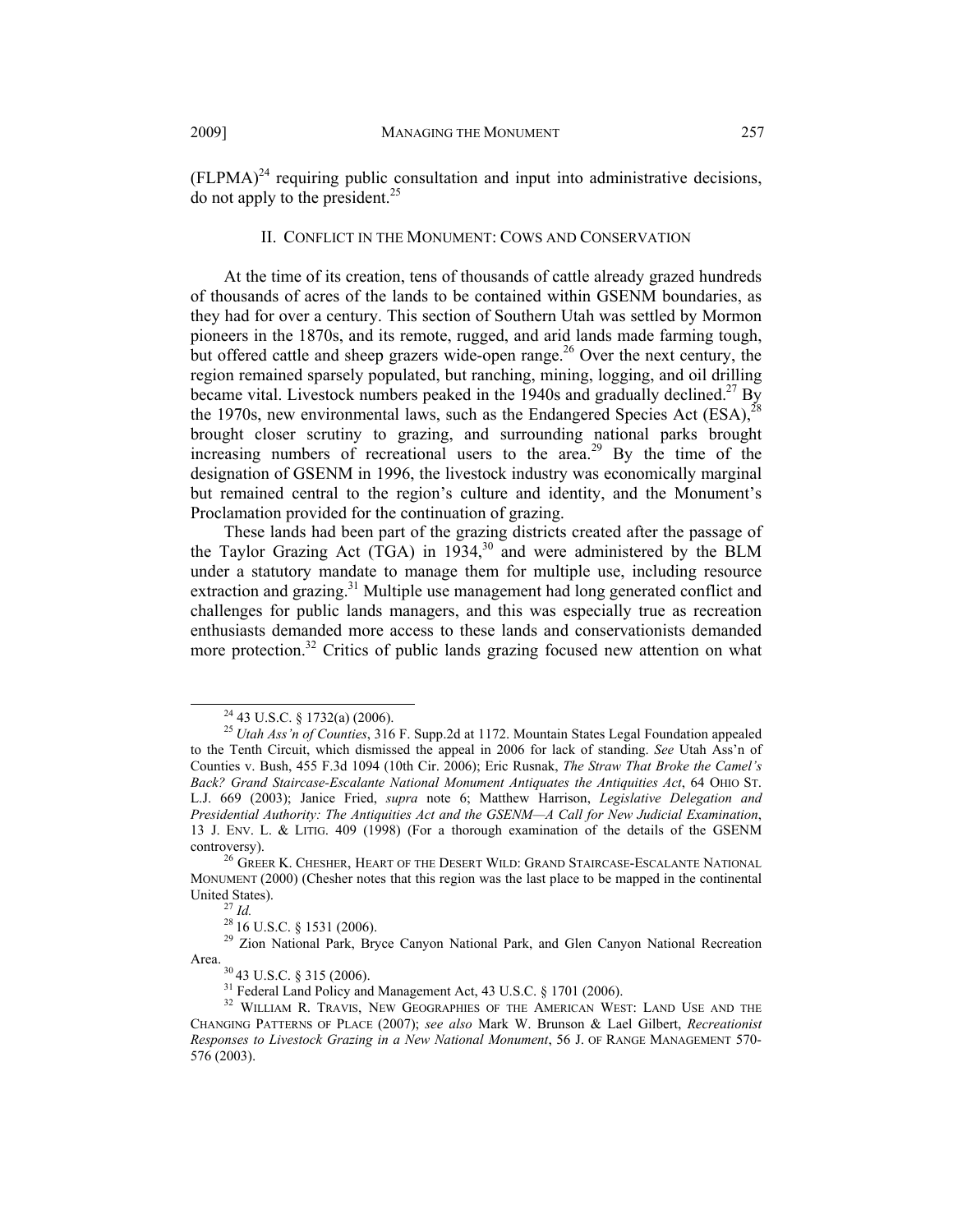they regarded as taxpayer subsidized but environmentally harmful activities on these fragile public lands. According to anti-grazing activist Andy Kerr,

[d]omestic livestock have done more damage to western federal public lands than the bulldozer and chainsaw combined…Cattle, sheep, horses, and goats chew and defecate their way through grasslands, deserts, and forests managed by the Bureau of Land Management, U.S. Forest Service, U.S. Fish and Wildlife Service, and the National Park Service…[T]hese livestock threaten sensitive species, trample vegetation, steal forage from native wildlife, accelerate soil erosion, spread noxious weeds, alter natural fire regimes, and reduce water quantity and quality.<sup>33</sup>

In the 1990s, the Clinton Administration failed in its efforts to raise fees for public lands ranchers, but pushed through regulatory changes that allowed grazing permits to be acquired by those not already engaged in the livestock business and to use the permits for conservation purposes.<sup>34</sup> These grazing reforms provoked fierce resistance from ranchers and their allies.

The Clinton-Babbitt reforms were a reflection of a more radical push from conservation groups in the 1990s to end grazing on public lands altogether.<sup>35</sup> Some of these groups sought to bypass the traditional approach of lobbying for legislative reforms by paying ranchers to relinquish their grazing permits to the government so that they could be permanently retired. Payment to ranchers would come from private sources, but a movement emerged to have the federal government compensate ranchers who gave up grazing permits.<sup>36</sup> Kerr, head of the National Public Lands Grazing Campaign, described the effort as a "socially compassionate, policy efficient, politically expedient, and ecologically responsible way to end livestock grazing on public land."<sup>37</sup> Some ranchers, economically strapped after years of drought, have been open to the proposal, but ranching industry trade associations have been adamantly opposed. Claiming that public lands grazing is important to the western livestock industry, the preservation of

33 Mark Salvo & Andy Kerr, *The National Public Lands Grazing Campaign*, WILD EARTH, Fall/Winter 2001-2002 at 83; *see also* DEBRA L. DONAHUE, THE WESTERN RANGE REVISITED:<br>REMOVING LIVESTOCK FROM PUBLIC LANDS TO CONSERVE NATIVE BIODIVERSITY (1999).

<sup>&</sup>lt;sup>34</sup> See Karl N. Arruda & Christopher Watson, *The Rise and Fall of Grazing Reform*, 32 LAND AND WATER L. REV. 413 (1997). 35 *See* National Public Lands Grazing Campaign, http://www.publiclandsranching.org (last

visited Sept. 9, 2008). *See also* Sierra Club, Federal Public Lands Grazing Policies, http://www.sierraclub.org/policy/conservation/grazing.asp (last visited Sept. 9, 2008); Western Watersheds Project, http://www.westernwatersheds.org (last visited Sept. 9, 2008).

<sup>&</sup>lt;sup>36</sup> See National Public Lands Grazing Campaign, *supra* note 35; Voluntary Grazing Permit Buyout Act of 2003, H.R. 3324, 108thCong. (2003), *available at* http://www.govtrack.us/congress/ billtext.xpd?bill=h108-3324. The Voluntary Grazing Permit Buyout Act was introduced in 2003 by Reps. Chris Shays (R-CT) and Raul Grijalva (D-AZ). It has been endorsed by numerous environmental groups, including the Sierra Club, Forest Guardians, and Western Watersheds Project. 37 Mark Salvo & Andy Kerr, *Permits for Cash: A Fair and Equitable Resolution to the Public* 

*Land Range War*, 23 RANGELANDS 22 (2001).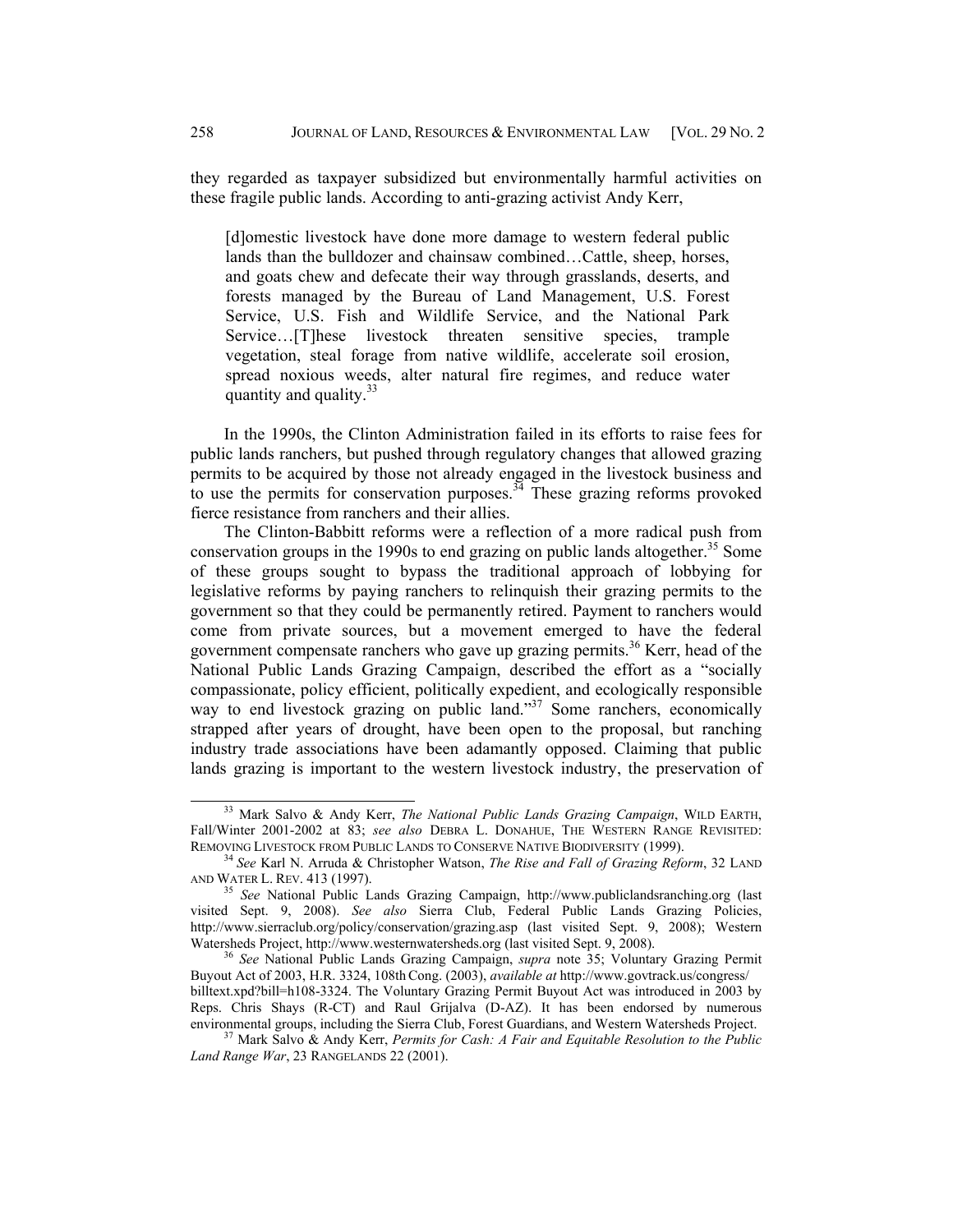Association and the Public Lands Council issued a press release stating,

open space, and the economies of the rural West, the National Cattlemen's Beef

NCBA/PLC opposes buyout programs aimed at removing cattle and sheep from the lands. We oppose any federal incentives to eliminate grazing allotments or other parts of the infrastructure needed for livestock production on federal lands to succeed. In particular, we oppose the buyout proposal floated by the National Public Lands Grazing Campaign.<sup>38</sup>

#### III. MANAGING THE MONUMENT: COWS OR CONSERVATION

### *A. GSENM Management Discretion*

Clinton's proclamation, in effect, superimposed a national monument over grazing lands without obviously superseding traditional grazing management practices. In the process, it created management or administrative space within which BLM Monument managers could operate, but also subjected the agency to conflicting pressures from traditional multiple use constituencies and conservation constituencies.

BLM's management "space" or discretion was enhanced by statutory land use planning provisions that have been described as "hortatory and opaque," and judicial deference that has allowed BLM the flexibility to "decide similar questions differently."<sup>39</sup> GSENM's first Manager, A. Jerry Meredith, confirmed BLM's management latitude when he wrote that, given that "[t]he BLM has never managed a national monument…there are no national monument molds to break, no national monument traditions to bind us, and no national monument habits to overcome."40 As a result, Meredith argued, the BLM "[has] the opportunity to try . . . something different—a management style that is a bit more flexible and adaptive.<sup>"41</sup> In meeting the Proclamation's mandate to create a management plan in three years, Meredith asserted that "the BLM has decided that it will not be bound by every aspect of guidance that exists," $42$  and that "the rules we are using

38 BeefUSA.org, *NCBA and PLC Oppose Grazing Buyout Programs*, http://www.beefusa.org/ goveGrazingPermitBuyouts.aspx (last visited Jan. 27, 2009).<br><sup>39</sup> ROBERT GLICKSMAN & GEORGE CAMERON COGGINS, MODERN PUBLIC LAND LAW IN A

NUTSHELL, 257 (3rd ed. 2006). Justin Konrad argues that the Supreme Court, in *Norton v. S. Utah Wilderness Alliance*, 524 U.S. 55 (2004), narrowed the scope of reviewable BLM actions and, in effect, gave BLM plenary authority to ignore congressional mandates. *See* Justin C. Konrad, *The* 

<sup>&</sup>lt;sup>40</sup> A. Jerry Meredith, *The BLM Planning Process*, *in* VISIONS OF THE GRAND STAIRCASE-ESCALANTE: EXAMINING UTAH'S NEWEST NATIONAL MONUMENT 99 (Robert B. Keiter, Sarah B. George, & Joro Walker, eds., 1998).<br><sup>41</sup> *Id.* <sup>42</sup> *Id.* at 100.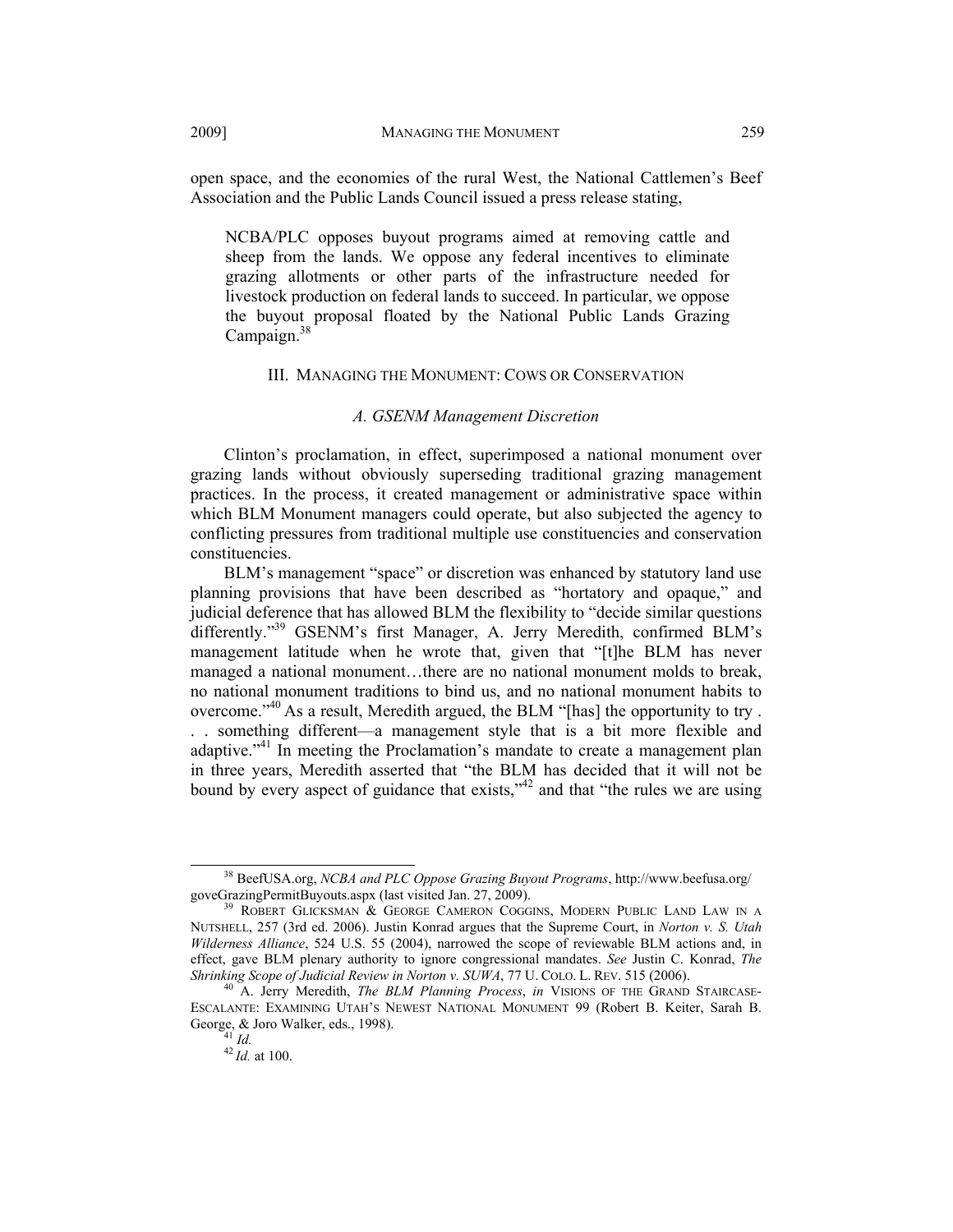to develop the management plan for the Monument are minimal, and those that we do have are flexible."43

The flexibility and discretion enjoyed by the BLM made the Monument's stakeholders anxious. Environmentalists who hailed the creation of the Monument were suspicious of entrusting its management to the BLM, given its close historical relationship with resource extraction interests.<sup>44</sup> Industry advocates and local political leaders, on the other hand, were wary about what they perceived to be the growing influence of conservationists with the BLM.<sup>45</sup> Ranching interests had already put up vigorous resistance to the Clinton Administration's regulatory changes to rangeland management, some of which they viewed as opening the door to the elimination of public lands ranching.46

Of course, despite BLM's flexibility in managing grazing within the Monument, it still faced some statutory and regulatory constraints. The proclamation that created the Monument made clear that grazing in GSENM would continue to be governed by applicable laws and regulations.<sup>47</sup> Several statutes govern grazing on BLM-managed lands. The TGA of 1934 authorized the Secretary of the Interior to establish grazing districts "of vacant, unappropriated, and unreserved lands" which were "chiefly valuable for grazing and raising forage crops," and to regulate the occupancy and use of these districts in order "to preserve the land and its resources from destruction or unnecessary injury, to provide for the orderly use, improvement, and development of the range."<sup>48</sup> TGA also authorized the Secretary to issue permits to graze these districts, charge permittees a fee to graze, and regulate stock rates and seasons of use. Preference in the issuance of permits is given to landowners engaged in the livestock business, bona fide occupants or settlers, or owners of water or water rights, although the permit does not create a title to the land or its resources. Permits are for not more than ten years and may be renewed at the discretion of the Secretary, although grazing privileges "shall be adequately safeguarded."<sup>49</sup>

The National Environmental Policy Act of 1969 declared it the policy of the United States to "encourage productive and enjoyable harmony between man and his environment" and, therefore, required that, prior to any major federal action, agencies must conduct a comprehensive environmental impact analysis, assessing

<sup>&</sup>lt;sup>43</sup> *Id.* at 99.<br><sup>44</sup> *See generally* Charles F. Wilkinson, Crossing the Next Meridian: Land, Water, and the Future of the American West (1992).

<sup>&</sup>lt;sup>45</sup> See Joan Hamilton, *A Bolder BLM: Ending the Orgy on the Public Domain* SIERRA, http://findarticles.com/p/articles/mi\_m1525/is\_n4\_v78/ai\_13180181 (last visited Jan. 27, 2009); Tony Davis, *BLM Chief Jim Baca Leaves Amid Cheers and Boos*, HIGH COUNTRY NEWS, February 21, 1994 at 3; ROBERT NELSON, PUBLIC LANDS AND PRIVATE RIGHTS: THE FAILURE OF SCIENTIFIC MANAGEMENT 151-165 (1995) (Clinton's first BLM Director, Jim Baca, was regarded as a "radical" by ranchers, and had a rather short and stormy tenure).

<sup>&</sup>lt;sup>46</sup> See Mark Epperson, *Public Lands Council v. Babbitt: Another Nail in the Coffin for Ranchers' Claims to Semi-Ownership of Federal Lands?*, 22 PUB. LAND & RESOURCES L. REV 147 (2001). 47 Proclamation No. 6920, 3 C.F.R § 64 (2008).

<sup>48 43</sup> U.S.C §§ 315-316 (2006).

<sup>49</sup> *Id.*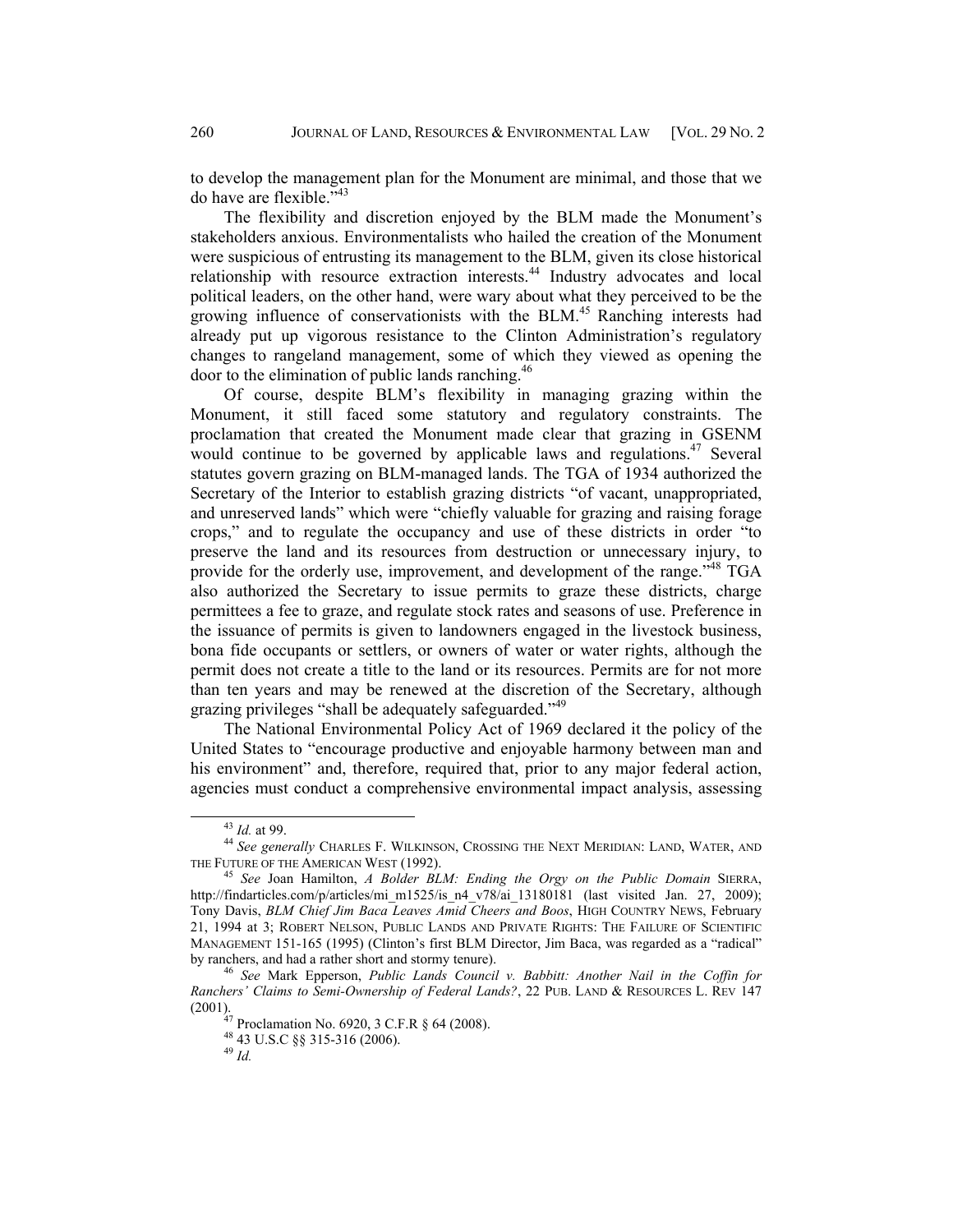the impact of proposed actions and alternatives.<sup>50</sup> In *NRDC v. Morton*, the Court ruled that NEPA requires the BLM to prepare an Environmental Impact Statement (EIS) to assess grazing impacts in each individual grazing district.<sup>51</sup>

 The BLM's "organic act," FLPMA, declared it to be the policy of the United States to retain the public lands, and charged the BLM with responsibility to manage those lands on a multiple use-sustained yield basis.<sup>52</sup> The principal or major uses for which the lands are to be managed include, "and [are] limited to, domestic livestock grazing, fish and wildlife development and utilization, [and] mineral exploration and production."53 The BLM was also directed to prepare and maintain an inventory of all public lands and their resources; develop, maintain, and revise land use plans, with the involvement of state and local government officials, as well as with the public; and to take action to prevent unnecessary degradation of the lands.<sup>54</sup> Under FLPMA, existing permittees retain priority for renewal of a grazing permit, although BLM may cancel, suspend or modify a permit and specify the number of animals to be grazed and seasons of use, and make adjustments based on range conditions.<sup>55</sup> The law also required BLM to establish grazing advisory boards that include permittees and representatives of the livestock business,<sup>56</sup> but in *NRDC v. Hodel* a California District Court held that BLM may not delegate decision-making authority to permittees.<sup>57</sup>

FLPMA mandated that BLM manage public lands according to land use plans, yet, according to Coggins, "it specifies neither schedules, procedures, nor content of land use plans, leaving most methods and details to secretarial discretion."58 Coggins and Glicksman have argued that, under FLPMA, BLM has discretion to plan when, where and how it chooses, that its failure to plan may not be reviewable and that, even when reviewable, BLM land use plans are not reviewable for much.<sup>59</sup> Coggins presciently noted that BLM's "nearly unfettered administrative discretion could be a double-edged sword for all contending parties."<sup>60</sup> Rangeland managers might be very lenient about resource development standards under one administration, yet very restrictive under another administration. The uncertainty that may result from frequent policy shifts is, according to Coggins, "antithetical to the purpose of formal planning."<sup>61</sup>

In 1978, Congress passed the Public Rangelands Improvement Act (PRIA), reiterating a policy requiring BLM to take inventory of public lands and manage

 $50$  42 U.S.C. § 4321 (2006).<br> $51$  NRDC v. Morton, 388 F. Supp. 829 (D.D.C. 1974).

 $^{52}$  43 U.S.C. §1701 (2006).<br> $^{53}$  *Id. at* §1702(1).

<sup>&</sup>lt;sup>54</sup> *Id. at* §§ 1711, 1712, 1732.<br><sup>55</sup> *Id. at* § 1752(c), (a), (e).<br><sup>56</sup> 43 U.S.C. § 1753(c).<br><sup>57</sup> NRDC v. Hodel, 618 F. Supp. 848 (E.D. Cal. 1985).

<sup>&</sup>lt;sup>58</sup> George Cameron Coggins, *The Developing Law of Land Use Planning on the Federal Lands*,

<sup>61</sup> U. COLO. L. REV. 319 (1990) [hereinafter Coggins]. 59 Glicksman & Coggins, *supra* note 39, at 262, 258-9. 60 Coggins, *supra* note 58, at 323. 61 *Id.*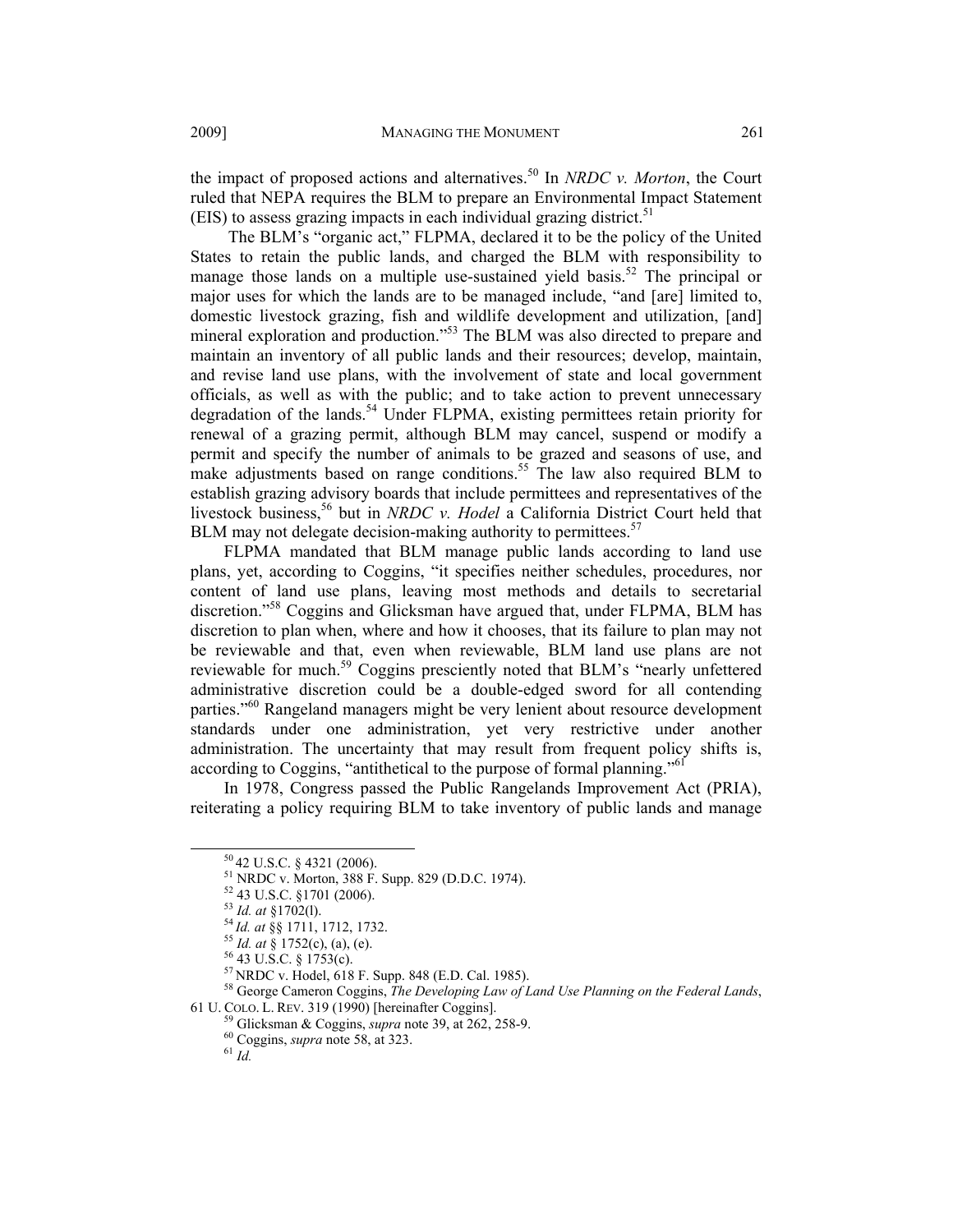those lands according to plans which promote multiple use.<sup>62</sup> PRIA also recognized that "vast segments of the public rangelands" were less productive of livestock, habitat, recreation, and conservation benefits than they should be, and were at risk of further deterioration.<sup>63</sup> The law authorized larger federal appropriations for an "intensive public rangelands maintenance, management, and improvement program," revised the formula for determining grazing fees, and encouraged experimental land stewardship programs.<sup>64</sup>

BLM made controversial changes to grazing regulations in 1995.<sup>65</sup> Longstanding rules were changed to eliminate a requirement that permittees be "engaged in the livestock business" to qualify to hold a grazing permit.<sup>66</sup> "Conservation-use" permits were authorized by the new regulations, allowing a permit holder to engage in activities other than grazing for the ten-year duration of the permit in order to improve the health of the  $\text{land}^{67}$ . The new rules also redefined a permittee's grazing "preference" to mean a priority for forage allocation instead of an actual forage quantity.<sup>68</sup> Rules were also changed regarding ownership of range improvements, the circumstances under which permittees could be punished for law violations, and range health standards that land managers must seek to attain.<sup>69</sup> Ranchers challenged the new rules and the Wyoming District Court struck down most of the regulations, including new regulations on conservation-use permits and qualifications to hold a grazing permit.<sup>70</sup> On appeal, the Tenth Circuit reversed the District Court except on the issuance of conservation-use permits.<sup>71</sup> The Court argued that TGA, FLPMA, and PRIA "unambiguously reflect Congress's intent that the Secretary's authority to issue 'grazing permits' be limited to permits issued for the purpose of grazing domestic livestock. None of these statutes authorized permits intended exclusively for 'conservation use."<sup>72</sup>

On behalf of ranching interests, the Public Lands Council appealed to the Supreme Court and in *Public Lands Council v. Babbitt*, the Supreme Court affirmed the Tenth Circuit decision upholding the new regulations.<sup>73</sup> In upholding the rule that an applicant need not be in the livestock business to qualify for a

<sup>&</sup>lt;sup>62</sup> 43 U.S.C. § 1901 (2006).<br><sup>63</sup>*Id.* at §1901(a)(1).<br><sup>64</sup>*Id.* at §§ 1901, 1904, 1905, 1908.<br><sup>65</sup> Administration of Livestock Grazing—Exclusive of Alaska, 60 Fed. Reg. 9894 (Feb. 22, 1995).<br>
<sup>66</sup> 43 C.F.R. §4110.1(a) (2008).<br>
<sup>67</sup> 60 Fed. Reg. 9898 (Feb. 22, 1995).<br>
<sup>68</sup> *Id.* at 9921.

<sup>68</sup> *Id.* at 9921. 69 *Id.* at 9896-9898. 70 *See* Public Lands Council v. U.S. Dept. of Interior Secretary, 929 F.Supp. 1436 (D. Wyo.

<sup>1996).&</sup>lt;br><sup>71</sup> Public Lands Council v. Babbitt, 154 F.3d 1160 (10<sup>th</sup> Cir. 1998), *cert. granted*, 528 U.S. 926, (1999), *aff'd,* 529 U.S. 728 (2000). The Clinton Administration did not appeal the Tenth Circuit's ruling invalidating conservation-use permits. 72 *Id*. 73 529 U.S. 728 (2000).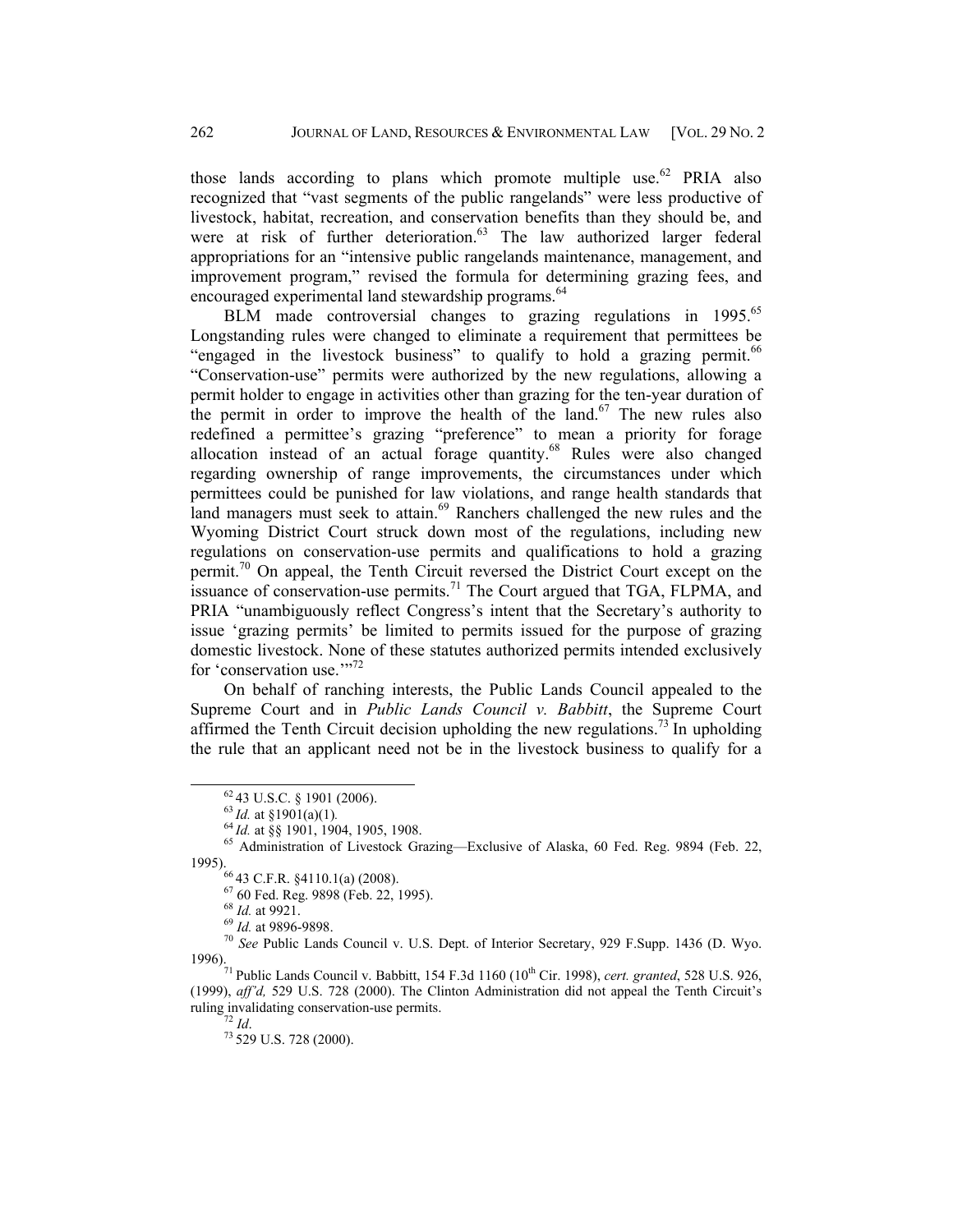grazing permit, the Court sought to reassure ranchers who were concerned that individuals might "obtain a permit for what amounts to a conservation purpose and then effectively mothball the permit."<sup>74</sup> According to the Court, this would be prohibited by the regulations: "The regulations specify that regular grazing permits will be issued for livestock grazing or suspended use…Under the regulations, a permit holder is expected to make substantial use of the permitted use set forth in the grazing permit. $\overline{575}$ 

In managing grazing in the Monument, then, BLM would be constrained by statutes, regulations, and judicial rulings. However, these constraints are light and BLM has been granted broad management latitude.

#### *B. Grand Canyon Trust's Grazing Retirement Program*

The designation in Utah of hundreds of thousands of acres of grazing lands as the Grand Staircase-Escalante National Monument created an opening for conservation groups to target monument lands for cattle removal and created fear among ranchers and local political leaders that the Monument's managers would be sympathetic. Grand Canyon Trust (GCT), formed in 1985 to work for the protection and restoration of the Colorado Plateau, was positioned to move into this opening.<sup>76</sup> In its first decade, GCT focused primarily on visibility issues in the Grand Canyon and polluting emissions from the Navajo Generating Station, but in the mid-1990s it was approached by the Superintendent of the Glen Canyon National Recreation Area about a permittee who wanted to sell a grazing permit affecting the Canyonlands National Park. GCT negotiated a buyout and, with the Conservation Fund, raised the money to compensate the permittee for relinguishing the permit to the BLM in order to remove cattle from the allotment.<sup>77</sup> Over the next several years, GCT worked with a number of ranchers to buy or trade permits along the Escalante River in GSENM in order to remove cattle from ecologically sensitive areas. Other ranchers, some of whom were experiencing more and more conflict between their cattle and recreational users of the Monument or who anticipated further regulatory restrictions on grazing, approached GCT to arrange compensation for relinquishing grazing permits, and

<sup>74</sup> *Id. at* 747. 75 *Id.*<sup>76</sup> *See* http://www.grandcanyontrust.org/about/history.php (for criticism of GCT and its activities); Toni Thayer, *Why You Can't Trust the Trust*, RANGE MAGAZINE (Winter 2000), *available at* www.rangemagazine.com/archives/stories/winter03/dont-trust.htm; RON DAVIS, UNDUE INFLUENCE: WEALTHY FOUNDATIONS, GRANT DRIVEN ENVIRONMENTAL GROUPS AND ZEALOUS BUREAUCRATS THAT CONTROL YOUR FUTURE (1999) (for a more general criticism of the political influence of conservation groups, including in the creation of GSENM).<br><sup>77</sup> E-mail from Bill Hedden, Director, Grand Canyon Trust, to Raymond B. Wrabley Jr. (on file

with author).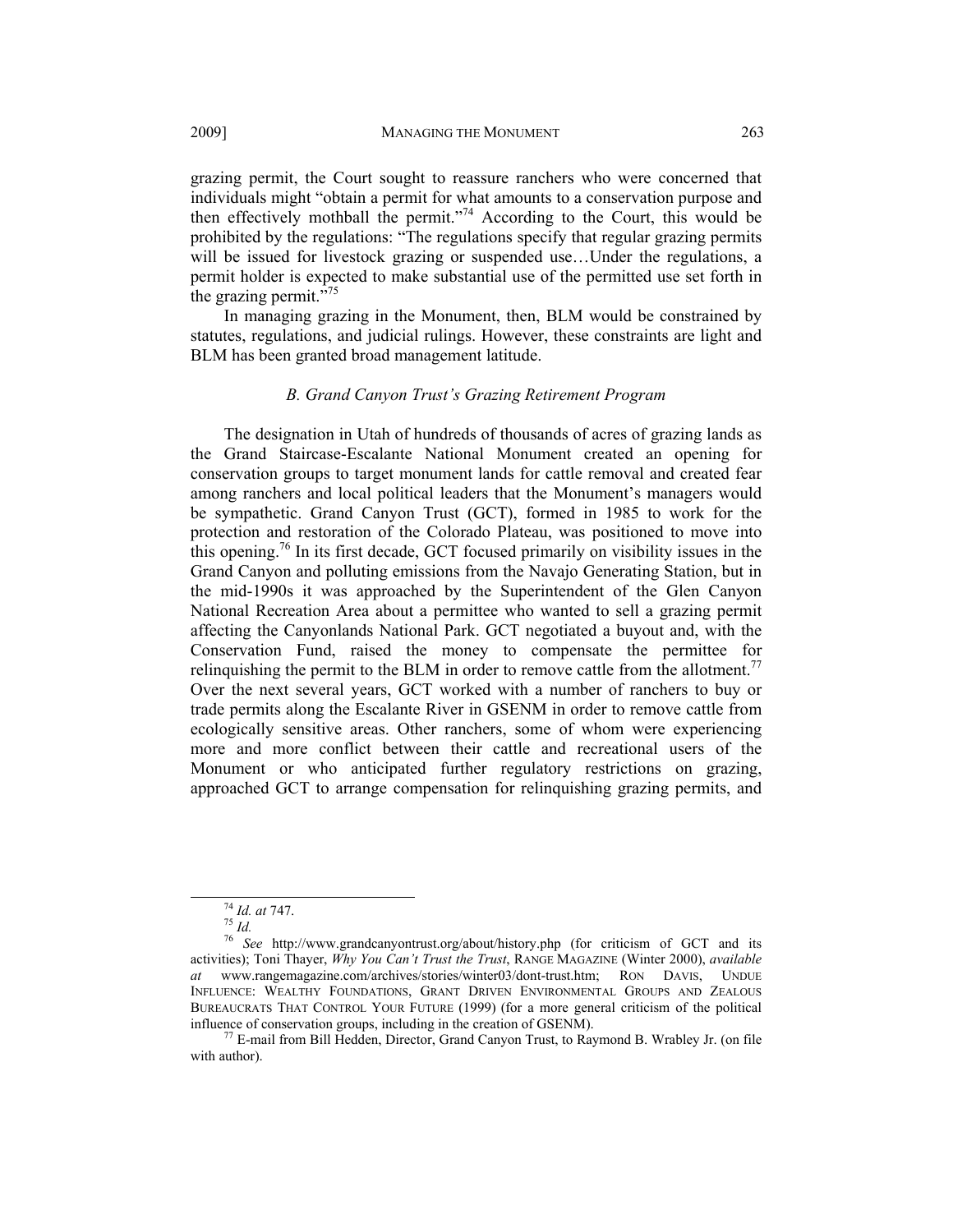GCT developed a more expansive "Grazing Retirement Program."78 The program was described on its web site in 2003:

The Trust negotiates directly with willing ranchers to structure agreements in which the ranchers are compensated for relinquishing their grazing privileges. During these negotiations, the Trust also assures that after the privileges are relinquished the Bureau of Land Management (or other appropriate agency) will amend its resource management plans to cancel the subject grazing permits.<sup>79</sup>

The Trust website also said: "Establishment of the new Grand Staircase/Escalante National Monument set the stage for the Trust's most significant grazing retirement program thus far."<sup>80</sup>

Some activists, however, expressed concern that the buyout/relinquishment process would not withstand a legal challenge. In 1999, anti-grazing activist Jeff Burgess said, "Right now, if a third party came in and sued the BLM for the right to graze on those allotments in the monument, they would probably have to reissue the grazing permits in those areas retired under the Grand Canyon Trust's plan."<sup>81</sup> GCT, however, was confident that the process was viable. GCT's Utah Director Bill Hedden said, "We have strong support in this plan from the BLM staff. They've been farsighted about this. In that area, it is not likely they will change the management plan back."<sup>82</sup>

GCT's buyouts in the late 1990s did have BLM support and attracted little attention or protest. By 2000, however, ranching interests became alarmed. In early 2000, GCT responded to a newspaper advertisement by rancher Brent Robinson who was seeking to sell a permit for the 55,000 acre Clark Bench Allotment in GSENM. The allotment had a history of conflict between grazing and recreational and wilderness uses. GCT also contacted the BLM to inquire whether the agency would be willing to perform an environmental analysis (EA) to determine the suitability of the allotment for grazing and other uses.<sup>83</sup> In response, BLM expressed an interest in considering an amendment to the land use plan to close the allotment to grazing to reduce land use conflicts, and to reallocate the forage to wildlife.<sup>84</sup> This was consistent with the process that had been worked out by GCT and BLM in the 1990s. GCT then agreed to pay Robinson \$108,000 to relinquish his permit to the BLM if the agency approved a plan to cancel grazing on the

78 Post-Hearing Brief of Canyonlands Grazing Corporation at 4, LeFevre, v. BLM, U.S. Department of Interior Office of Hearings and Appeals (Nov. 15, 2005) [herinafter "CGC Post-Hearing Brief"].

<sup>&</sup>lt;sup>79</sup> Grand Canyon Trust: Grazing Retirements, www.grandcanyontrust.org/arches/grazing.html (last visited October 19, 2003) (the web site no longer refers to a grazing retirement program).

<sup>&</sup>lt;sup>80</sup> Id.<br><sup>81</sup> Lisa Church, *Fun-hogs to Replace Cows in a Utah Monument*, HIGH COUNTRY NEWS, February 1, 1999 at 4, *available at* http://www.hcn.org/servlets/hcn.Article?article\_id=4751.<br><sup>82</sup> *Id.* 83 CGC Post-Hearing Brief, *supra* note 78, at 7. 84 *Id*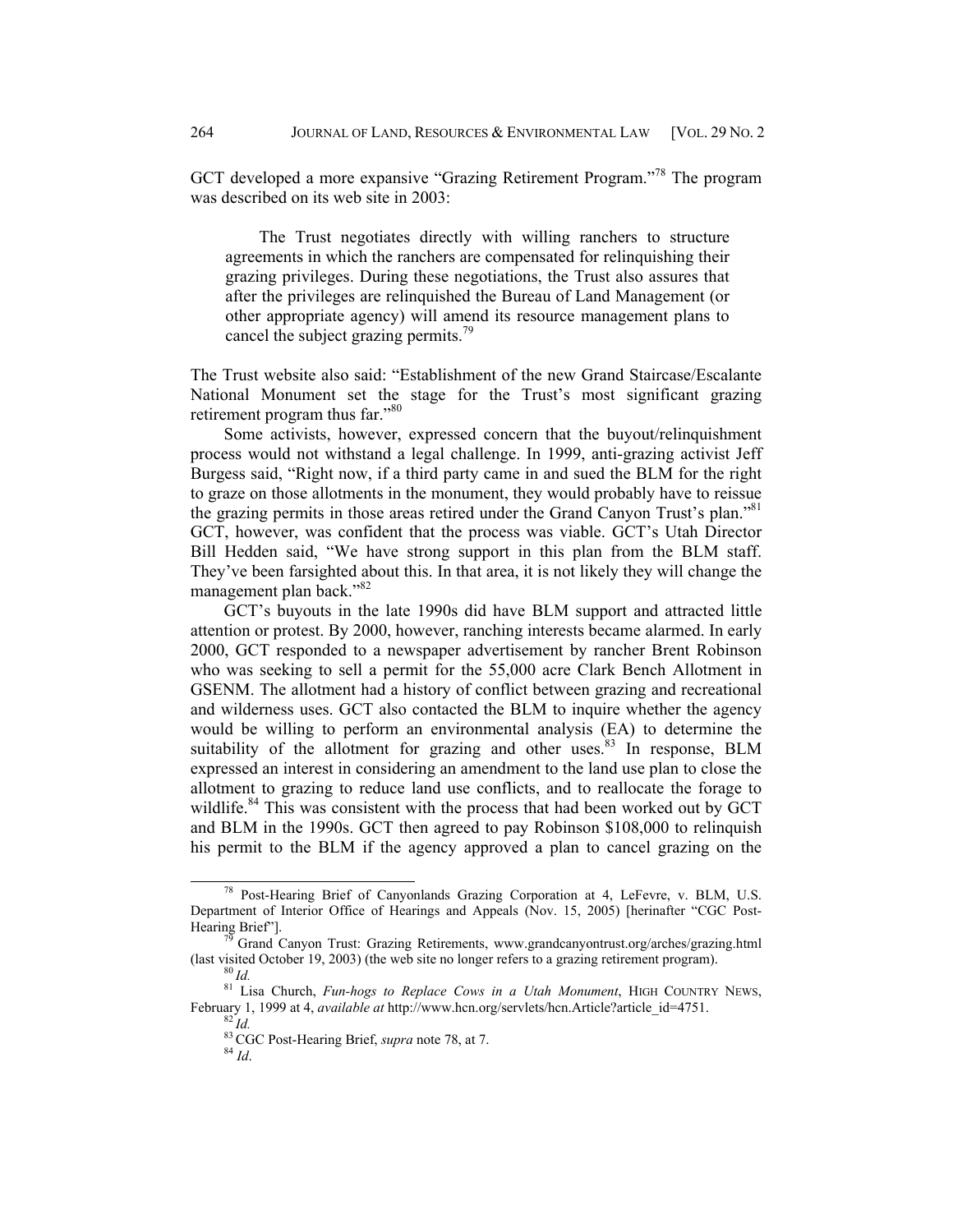allotment. The agreement committed Robinson to support "all administrative actions necessary to permanently eliminate all livestock grazing use on the allotment."<sup>85</sup> Robinson also agreed to assign GCT the lease of state school trust land in Kane County that had served as base property connected to the Clark Bench permit.<sup>86</sup> Also in 2000, GCT signed a similar agreement for the relinquishment of the Willow Gulch Allotment in GSENM, and was in negotiations with permittees on other allotments.<sup>87</sup> Under its agreements, GCT would compensate permit holders once the plan amendment was complete and the permit was relinquished. This left ranchers waiting for compensation while their grazing operations were on hold. It also left GCT only as an interested bystander in an EA process that may or may not lead to cancellation of grazing. In March 2001, in an effort to strengthen its standing in the planning process and to shift the financial risk off of the permittee, GCT established Canyonlands Grazing Corporation (CGC), a non-profit grazing corporation based in Utah. CGC would be able to "meet the mandatory qualifications to receive grazing permits from ranchers, to propose to BLM the retirement of grazing privileges where appropriate, [and] to carry out grazing operations where appropriate."<sup>88</sup> According to the GCT website, "[t]he corporation allows us to simply buy permits from willing sellers and then negotiate their retirement directly with BLM as an affected permittee rather than merely as an interested bystander."<sup>89</sup> The establishment of CGC represented a bit of a shift in GCT's grazing retirement program in that GCT, through its subsidiary CGC, would now become the permittee and, depending on BLM's administrative actions, may be forced to graze the allotments. GCT Director Bill Hedden called the grazing possibility Plan  $B^{90}$ .

As BLM's preparation of EAs for Clark Bench and the other allotments dragged in to 2001, George Bush was sworn in as president and new administrators took over at the top levels of DOI and BLM. GCT sought assurance from Utah Congressman Chris Cannon that the Bush Administration would be supportive of the buyout process in which GCT had now invested significant resources.<sup>91</sup> Representative Cannon secured a letter from new DOI Secretary Gale Norton in which she wrote:

<sup>&</sup>lt;sup>85</sup> Robinson grazing permit agreement, *in* Administrative Record at 2250 submitted in Stewart v. Kempthorne, 593 F.Supp.2d 1240 (D. Utah 2008).

<sup>&</sup>lt;sup>86</sup> CGC Post-Hearing Brief, *supra* note 78, at 8.<br><sup>87</sup> *Id.* at 9-10.<br><sup>88</sup> *Id.* at 4. CGC is a subsidiary of GCT and will often be referred to in this article as GCT.<br><sup>89</sup> Grand Canyon Trust, *Grazing Retirements*, www

<sup>2003).&</sup>lt;br><sup>90</sup> Hearing Transcript at 989 (Testimony of Willard Hedden), LeFevre v. BLM, U.S. Department of Interior Office of Hearing and Appeals, (May 11, 2005) [herinafter "Hearing Transcript"]. *See* 43 C.F.R § 4140.1(a)(2) (2008) (a grazing permit may be cancelled for "failing to make substantial grazing use as authorized by a permit or lease for 2 consecutive fee years").<br><sup>91</sup> CGC Post-Hearing Brief, *supra* note 78, at 12 (if the permits were relinquished but the

allotments were not closed to grazing, then the Animal Unit Months (AUMs) could be allocated to another rancher, and GCT would be out the money it had paid for the relinquishment).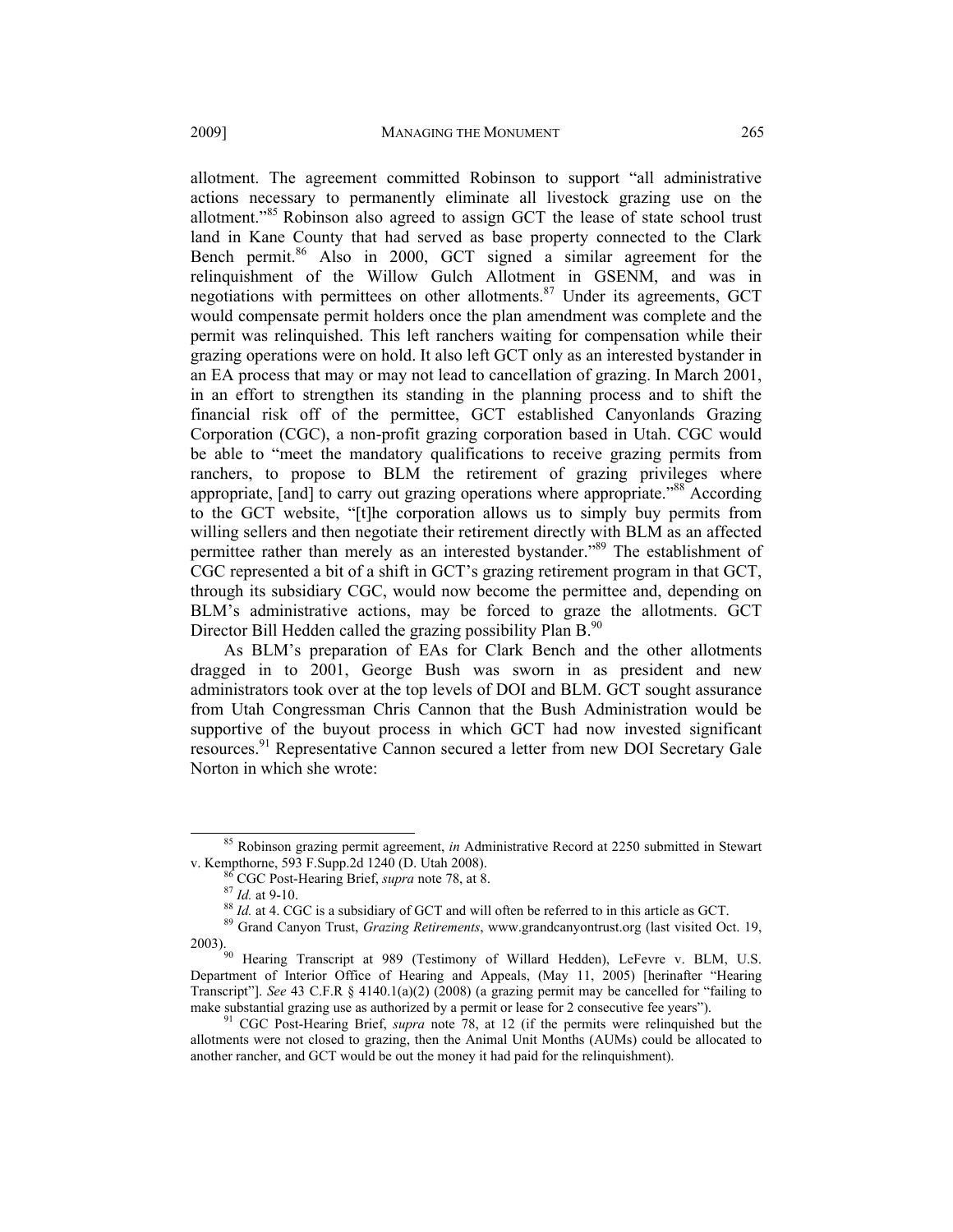Voluntary relinquishments of grazing permits can provide a marketplace-oriented resolution for public land conflicts. These arrangements are generally 'win-win' situations, which can help stabilize the ranching community and help avoid involuntary retirement of permits when polarized resource conflicts are occurring. I agree this type of market-based solution can provide an excellent opportunity for local groups to work together to benefit the community and the land.<sup>92</sup>

Several months later, in a letter to GCT, DOI's Assistant Secretary for Policy, Management and Budget Lynn Scarlett reiterated "we remain committed to support your efforts to work with the ranchers within the Grand Staircase-Escalante National Monument to voluntarily retire their grazing permits. Because this initiative would be done in perpetuity, it is paramount that all affected parties reach a favorable solution."<sup>93</sup> With this assurance, CGC completed an agreement to acquire the permit for the Last Chance Allotment, the largest in GSENM, along with the Big Bowns permit, offering the leases on state trust land as base property in its permit application. $94$  In applying for the permits, CGC requested voluntary non-use of the grazing preference for "conservation and protection of the public lands."<sup>95</sup> If the land use planning process resulted in closing these allotments to grazing, CGC would relinquish the permits to the BLM.

A draft EA for the Clark Bench and Willow Gulch Allotments was released in November 2001, along with a Notice of Intent to amend the GSENM management plan, beginning a 30-day public comment period.<sup>96</sup> According to the draft, the BLM's preferred alternative or "proposed action" was "permanently closing the allotment to grazing. This alternative would remove cattle from the allotment and allocate the forage to other uses besides grazing, such as wildlife and riparian protection. With the absence of grazing, the allotment could become a research site where vegetation dynamics could be observed.<sup>"97</sup> While a Monument-wide grazing EIS had been underway since 2000, the proposed plan amendments asserted that, if

<sup>&</sup>lt;sup>92</sup> Gale Norton letter to Rep. Chris Cannon, *in* Administrative Record at 2263 submitted in

Stewartv. Kempthorne, 593 F.Supp.2d 1240 (D. Utah 2008).<br><sup>93</sup> Lynn Scarlett letter to Geoffrey Barnard, *in* Administrative Record at 2265 submitted in Stewartv. Kempthorne, 593 F.Supp.2d 1240 (D. Utah 2008).

<sup>&</sup>lt;sup>94</sup> CGC Post-Hearing Brief, *supra* note 78, at 13 (in September 2001, CGC also began the process of acquiring the Clark Bench permit which, by the initial agreement with GCT, Brent Robinson had continued to hold pending its relinquishment).<br><sup>95</sup> Hearing Transcript, *supra* note 90, at Exhibit 21a.<br><sup>96</sup> Notice of Intent to Amend Plan of Grand Staircase-Escalante National Monument, 66 Fed.

Reg. 59812 (November 30, 2001) (Notice of Intent to amend land use plans for Last Chance and Big Bowns allotments was issued January 28, 2002,67 Fed. Reg. 3910, along with Environmental Assessment # UT-030-02-005, with a revised EA released on May 5, 2002).

<sup>&</sup>lt;sup>97</sup> BUREAU OF LAND MANAGEMENT, PROPOSED AMENDMENT TO THE GRAND STAIRCASE-ESCALANTE NATIONAL MONUMENT MANAGEMENT PLAN, AND THE PARIA MANAGEMENT FRAMEWORK PLAN TO REALLOCATE ANIMAL UNIT MONTHS (AUM'S) IN THE CLARK BENCH ALLOTMENT EA # UT-030-01-01, 6 (Nov. 2001).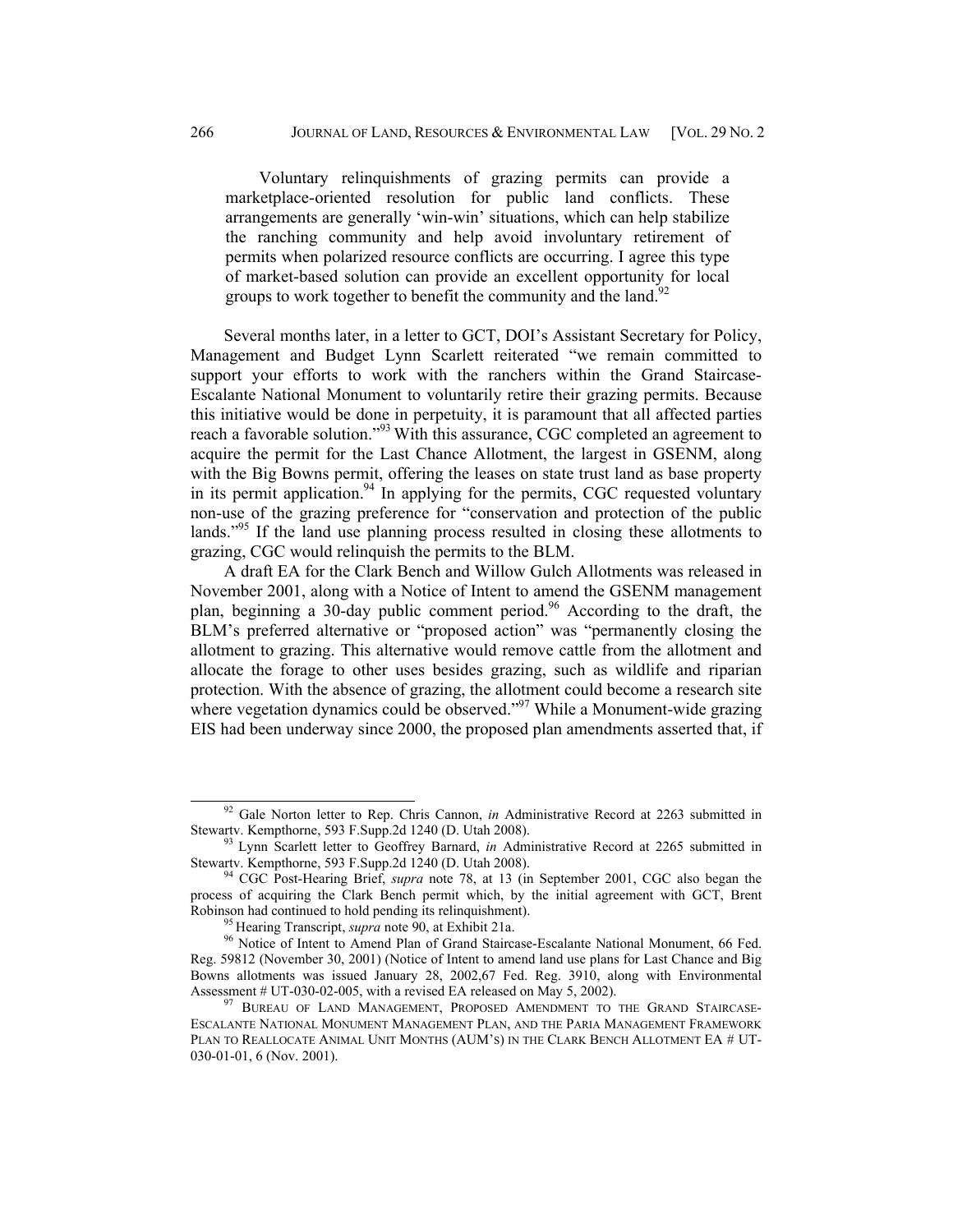adopted, "these decisions will not be reviewed or reanalyzed in the Livestock Management EIS."<sup>98</sup> Local ranchers and public officials were shocked.

## *C. The Legal Challenge to GSENM and GCT*

The draft EA reignited fears in Kane and Garfield Counties and among ranching advocates that the BLM's Monument managers were conspiring with GCT to eliminate grazing in GSENM altogether, in violation of the explicit protections provided in the Proclamation and the laws. Worth Brown, chairman of the Canyon County Ranchers Association complained, "[a]pparently, the BLM has adopted a policy that would eliminate grazing from the monument. Contrary to President Clinton's Proclamation which specifically preserved grazing, the BLM is working with preservation groups to put us out of business."<sup>99</sup>

Huge pressure was brought on the BLM to reverse course. Utah government officials, Kane and Garfield Counties, the Utah Association of Counties, the Utah Cattlemen's Association, local ranchers, and members of the Cheyenne-based, proranching Budd-Falen law firm were among those who reacted to the proposed plan amendments. State Representative Mike Noel, a retired career BLM employee, brought the EA to the Kane County Resource Committee, saying he was "very alarmed at the tone and nature of the document."100 According to Noel, "the EA was written to justify the ultimate retirement of grazing privileges" on the allotments.101 Noel also claimed that BLM insiders told him that "this is the first step" toward eliminating grazing in  $GSENM$ <sup>102</sup>

Kane County, led especially by Commissioner Mark Habbeshaw, considered various administrative and legal challenges to the process. GSENM Manager Dave Hunsaker was asked to address the County's concerns at a meeting in December 2001. Some of those present at the meeting testified later that Hunsaker was defensive, and that he suggested that the EAs were "top-down driven," that is, that GCT's support from high-level DOI officials played a role in the proposed management plan amendments.<sup>103</sup> Representative Noel concluded from his conversations that Hunsaker was suggesting that the decision to close the allotments to grazing was too far along to be worth fighting.<sup>104</sup> However, Kane County, working with Garfield County, especially Commissioner Clare Ramsay, and with Budd-Falen, filed a formal protest of the proposed plan amendment on

<sup>98</sup> BUREAU OF LAND MANAGEMENT, PROPOSED AMENDMENTS TO THE ESCALANTE AND PARIA MANAGEMENT FRAMEWORK PLANS TO RETIRE ANIMAL UNIT MONTHS (AUMS) IN THE LAST CHANCE

AND BIG BOWNS BENCH ALLOTMENTS EA # UT-030-02-005, 6 (Jan. 2002).<br><sup>99</sup> *Southern Utah Ranchers Threaten Legal Action Against BLM*, SIERRA TIMES, March 5, 2002<br>(on file with author).

<sup>&</sup>lt;sup>100</sup> Hearing Transcript, *supra* note 90, at 850 (Testimony of Rep. Mike Noel).<br><sup>101</sup> *Id.* at 852.<br><sup>102</sup> *Id.* at 861.<br><sup>102</sup> *Id.* at 861.<br><sup>103</sup> *Id.* at 852. Hunsaker denied that there was any high-level pressure to pr outcome. Hearing Transcript, *supra* note 90, at 56, 1459.<br><sup>104</sup> *Id.* at 878.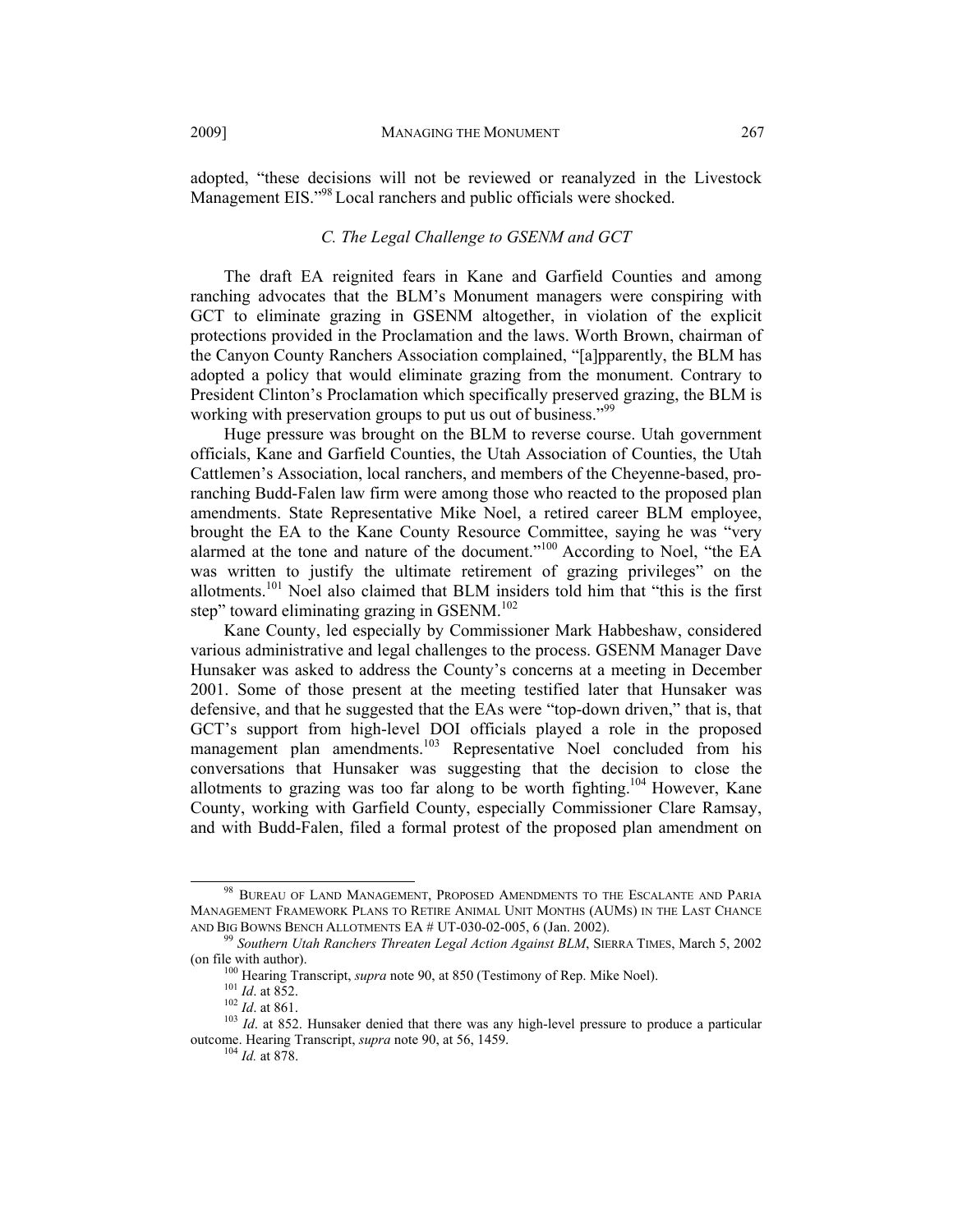April 1,  $2002$ <sup>105</sup> Land use planning regulations provide that any person who participated in the planning process and who may be adversely affected by the amendment of a resource management plan may file a written protest regarding issues that were raised earlier in the planning process. The agency director, whose decision is the final decision for the DOI, must render a prompt decision on the protest, setting forth in writing the reasons for the decision.<sup>106</sup>

Habbeshaw and Noel also encouraged a number of ranchers to file applications for the grazing permits that the EAs implied had been relinquished by CGC for Clark Bench, Last Chance, Willow Gulch, and other allotments. According to rancher Trevor Stewart, Habbeshaw and Noel suggested that, "if we had an interest in it [the proposed plan amendment to cancel grazing], and stopping it, that we should go in and file over."107 In early 2002, ranchers Stewart, LeFevre, Worth Brown, James Brown, Wayne Phillips, and William Alleman filed applications for permits to graze the contested allotments in GSENM.

Other pressure was brought on BLM. The County Commissioners expressed concern to Utah Representative James Hansen who wrote a letter to BLM Director Kathleen Clarke, his former staffer. The Utah Cattlemen's Association (UCA) complained to GSENM Manager Hunsaker, Utah BLM Director Sally Wisely, BLM Director Clarke, and higher level officials at DOI in Washington, DC, about what it perceived to be the anti-grazing bias of the EAs.<sup>108</sup> Richard Nicholas, of the UCA, testified that he told Clarke and DOI officials that the association wanted changes in the EAs or it would go to the press with complaints about BLM's illegal collaboration with GCT to eliminate grazing in the Monument.<sup>109</sup> According to Nicholas, Clarke expressed her opposition to the proposed management plan amendments and to the GCT buyout/retirement process. He says that Clarke told him that DOI Secretary Norton was anxious to back away from her previous support for the process but that Assistant Secretary Scarlett was strongly attached to the "deal," as were others at DOI.<sup>110</sup> Clarke apparently encouraged the UCA to formally protest the proposed plan amendments. $^{11}$ 

The Utah legislature also weighed in. It passed, and Governor Mike Leavitt signed, legislation declaring, "the state opposes the relinquishment or retirement of grazing animal unit months in favor of conservation, wildlife or other purposes."<sup>112</sup> The legislature also passed in two consecutive sessions, and Leavitt signed, an appropriation of \$50,000 to support the Counties' legal challenges to the Monument's managers.<sup>113</sup>

<sup>&</sup>lt;sup>105</sup> Protests of subsequent plan amendments were also filed later in 2002.<br><sup>106</sup> 43 C.F.R. § 1610.5-2 (2008).<br><sup>107</sup> Hearing Transcript, *supra* note 90, at 459 (Testimony of Trevor Stewart, Noel's son-in-law).<br><sup>108</sup> Hear her superiors at DOI. *Id.* at 681.<br><sup>112</sup> H.B. 264, 2005 Gen. Session (Utah 2005).<br><sup>113</sup> Hearing Transcript, *supra* note 90, at 868 (Testimony of Rep. Mike Noel).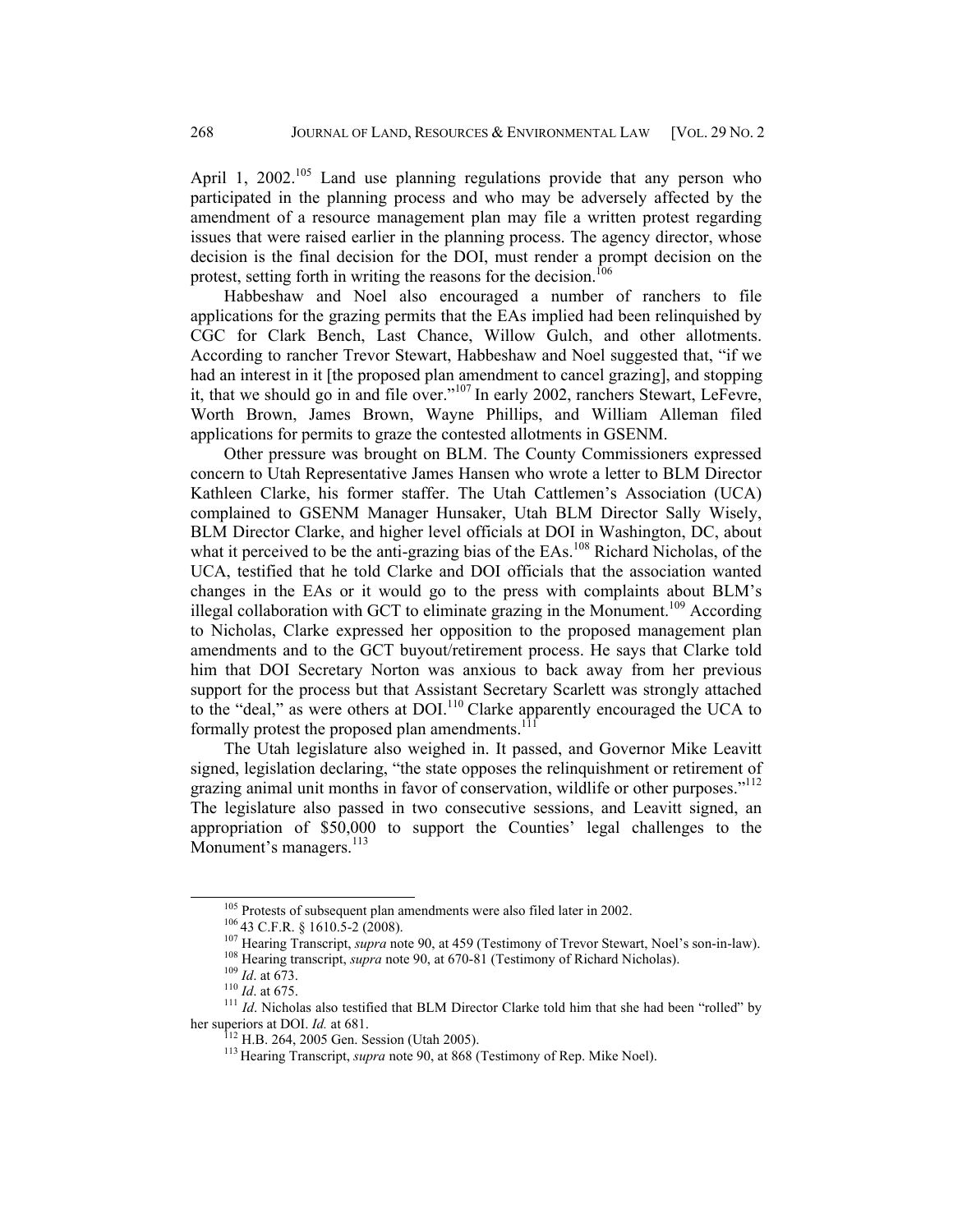Within the BLM there was also controversy. In internal comments on the preliminary EA for Clark Bench, Rangeland Management Lead Gregg Christensen wrote:

I know that Kane County commented and sited (sic) studies etc. stating that grazing could be beneficial so we are quoting everybody we can find to refute their studies and prove that grazing is detrimental to the environment to justify a closure…As I already said, we have shot ourselves (and possible [sic] the rest of BLM) in the head, maybe that was our intent. I hope that when we start writing the EIS you all are going to be able to change your tune and at least say that livestock grazing could, might, may be managed without ruining the earth.<sup>114</sup>

 Another BLM staffer wrote, "We should not be taking this action. The EAs demonize grazing without proper or adequate analytical or technical support."<sup>115</sup> Bob Stager, also on the BLM staff, testified that he was not alone in believing that the EAs had been written to justify closing the allotments to grazing.<sup>116</sup> Christensen expressed frustration that his comments on the draft would have no affect because "a decision has already been made."<sup>117</sup>

The controversy created some uncertainty among the Monument managers. In a January 2002 briefing prepared for the DOI Assistant Secretary, Hunsaker defended BLM's procedures and explained its position: "The Bureau supports private buy backs of grazing permits to the extent that they contribute to achieving the management objectives, as these buy backs do."<sup>118</sup> In a similar briefing a month later, Hunsaker reiterated the Bureau's perspective, but added, "national level guidance on this matter could be beneficial to BLM field operations in order to clarify appropriate processes, prioritization methods, and evaluation tools for Field Office managers to employ."<sup>119</sup> Hunsaker later testified that, from the State BLM Office to the DOI Secretary's office in Washington, "this process was extremely sensitive at the top levels."<sup>120</sup> This was also reflected in UCA's Nicholas's testimony that, at a press conference in 2003, he asked Secretary Norton why, given her expressed commitment to multiple-use land management, she had issued

<sup>&</sup>lt;sup>114</sup> Gregg Christensen, Comments on Preliminary EA for Clark Bench, *in* Administrative Record at 3320 submitted in Stewart v. Kempthorne, 593 F.Supp.2d 1240 (D. Utah 2008).

<sup>&</sup>lt;sup>115</sup> Letter, *The GSENM's Actions to Propose Closing Additional Grazing Allotments to Grazing via Environmental Analysis and Plan Amendment Updated with info Offered at the January 11thBriefing*, (January 22, 2002), *in* Administrative Record at 3323 submitted in Stewart v.

<sup>&</sup>lt;sup>116</sup> Hearing testimony, *supra* note 90, at 565-66 (Testimony of Bob Stager).<br><sup>117</sup> Gregg Christensen, Comments on Preliminary EA for Clark Bench, *in* Administrative<br>Record at 3322 submitted in Stewart v. Kempthorne, 593

<sup>&</sup>lt;sup>118</sup> Briefing prepared by Dave Hunsaker, Acting Manager, Grand Staircase-Escalanted National Monument, to the Assistant Secretary, 2 (Jan. 18, 2002) (on file with the author).<br><sup>119</sup> *Id*. The same language seeking national level guidance was used in a May 2002 briefing.<br><sup>120</sup> Hearing Testimony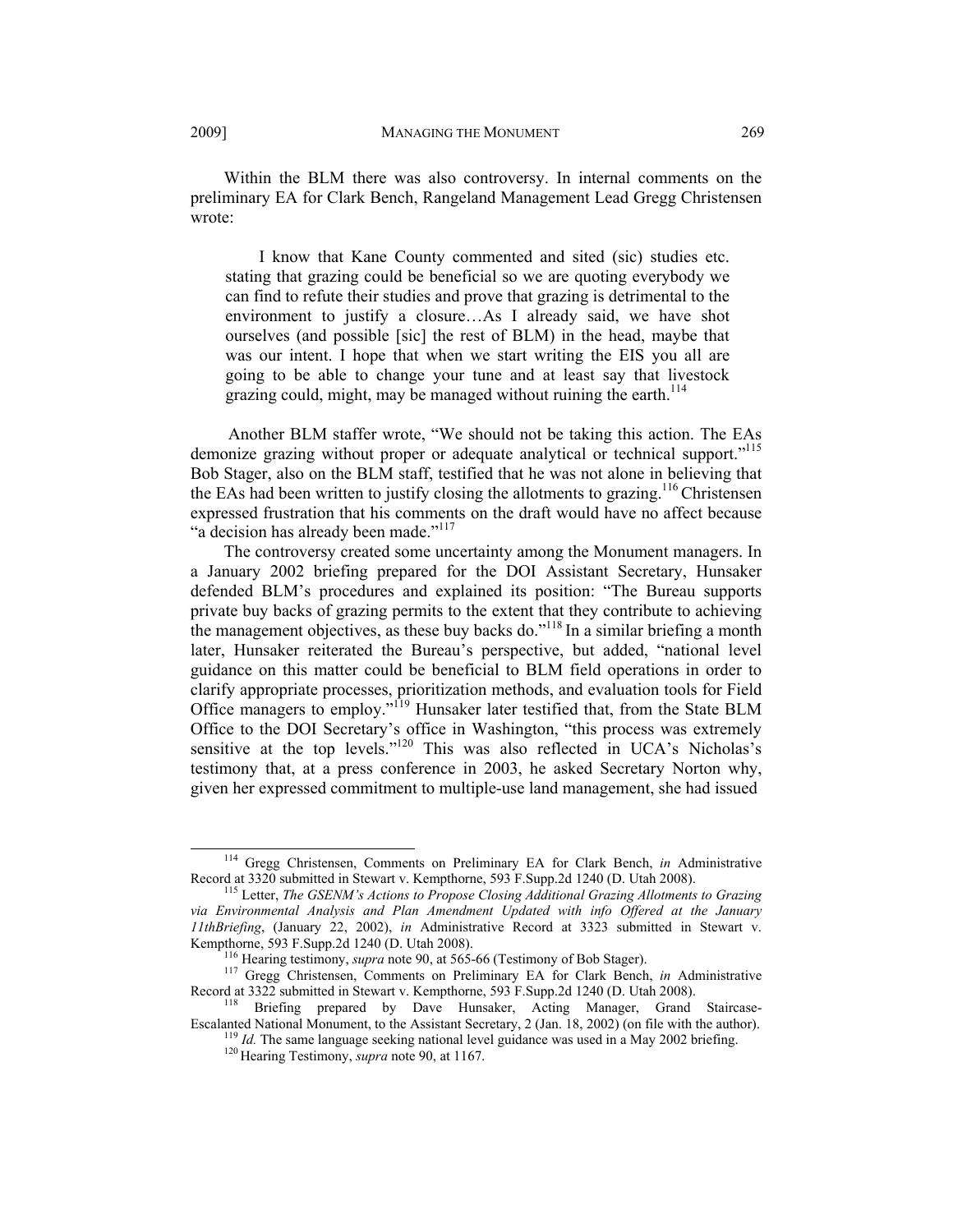a letter supporting GCT's efforts to buyout ranchers in GSENM to retire grazing, to which she replied, "I cannot answer that," and promptly ended the press conference<sup>121</sup>

## *D. Grand Canyon Trust's Grazing Improvement Program*

For GCT, the over-filing for its permits, the growing public controversy over its buyouts, and the potential for formal protests of the proposed land use amendments put its grazing retirement program strategy at risk. At the end of 2001, GCT had submitted a letter at the request of BLM staff, relinquishing the permits it held (and those on which it held liens but had not technically acquired), conditioned on the allotments being closed to grazing by a land use plan amendment.<sup>122</sup> After being informed in early 2001 that the EA could only proceed if the relinquishments were made without conditions, GCT submitted a letter unconditionally relinquishing grazing privileges on the allotments. Now, if the BLM decided not to close the allotments to grazing, the relinquished permits, for which GCT had paid over \$1 million, could be reissued to other ranchers. Advice from legal counsel and, apparently from allies in DOI, led them to move toward implementing "Plan B"—to secure their control over the grazing permits, move toward the establishment of a livestock business, and potentially graze the allotments.123 GCT's applications to acquire grazing privileges for the Last Chance and Big Bowns Allotments were approved by BLM in January 2002. As part of the transaction, GCT paid trespass fees for cattle that the previous permittee had abandoned on the allotment, and acquired rights to those cattle.<sup>124</sup> Four or five of those cattle were branded with CGC's brand and continued to graze the allotment.

On April 15, 2002, GCT sent a letter to the BLM withdrawing its "offers" to relinquish the permits. In the letter, GCT Director Hedden wrote, "Since writing these letters [relinquishing the permits], we have learned that relinquishment is not necessary or appropriate until the land use plan has been amended. Therefore, we withdraw all these offers to relinquish. We still fully intend to relinquish all grazing privileges…[I]f the land use plan is amended as proposed in the Preferred Alternative in the EA."125

Several months later, the threat to GCT's retirement strategy was reaffirmed by a legal opinion about the process issued by the DOI Solicitor's Office. On the last day of the Clinton Administration, DOI Solicitor John Leshy had issued an opinion on the relinquishment process, which said, "I conclude that these statutes [TGA, FLPMA, PRIA] provide ample authority for BLM to retire livestock

<sup>&</sup>lt;sup>121</sup>*Id.* at 686.<br><sup>122</sup> Letter from Willard Hedden, to Gregg Christensen (Dec. 3, 2001), *in* Administrative Record submitted in Stewart v. Kempthorne, 593 F.Supp.2d 1240 (D. Utah 2008).

<sup>&</sup>lt;sup>123</sup> See CGC Post-Hearing Brief, *supra* note 78 (After paying Robinson for relinquishing the Clark Bench permit, GCT had agreed with Robinson to allow him to graze cattle on the allotment, despite drought conditions, at greatly reduced rates, until the relinquishment was accepted and the allotment closed to grazing).<br><sup>124</sup> *Id.* at 15. <sup>125</sup> *See* Hearing Transcript, supra note 90, at 2544 (The Hedden Letters).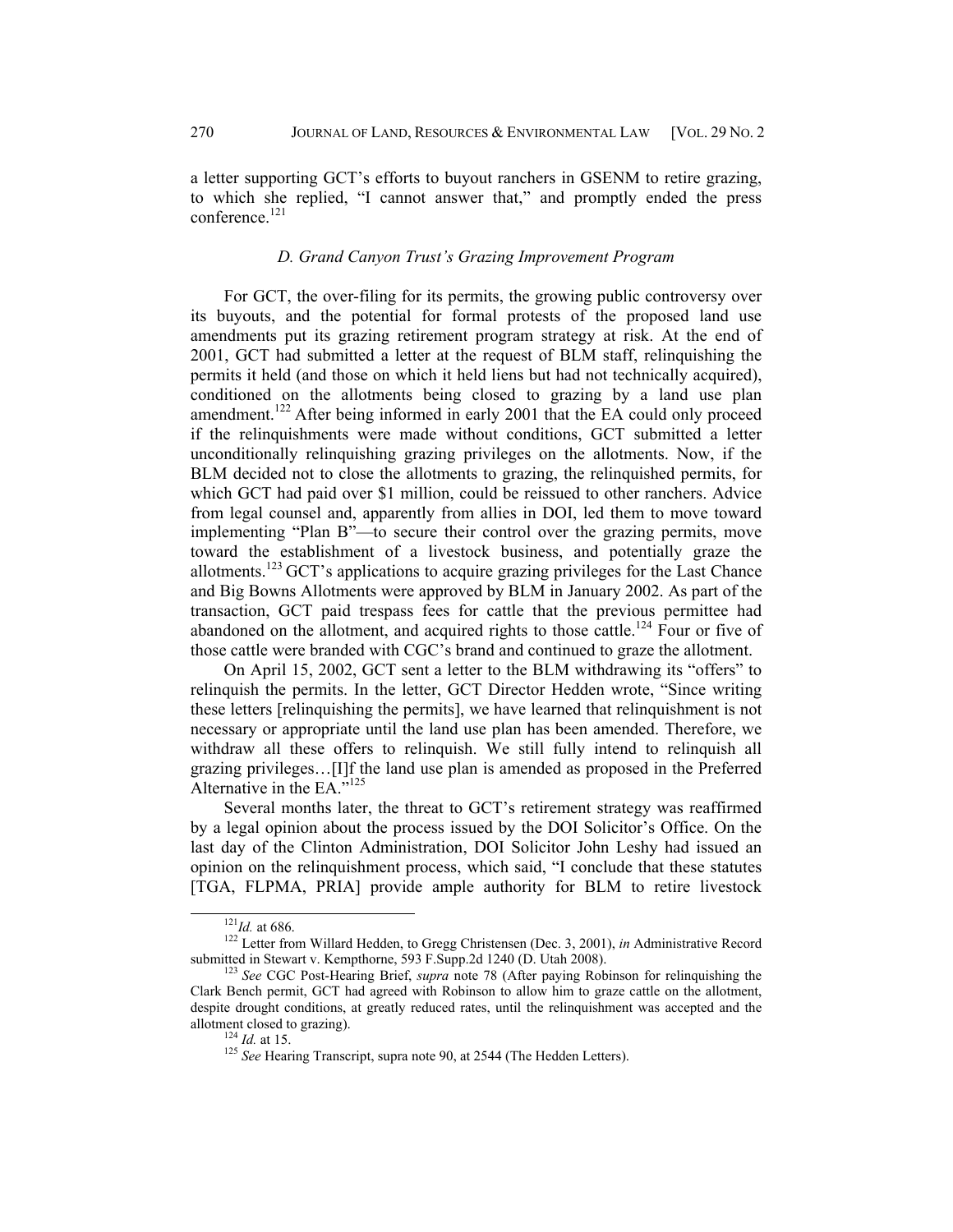grazing permits in appropriate circumstances."126 In October 2002, DOI Solicitor William Myers issued an opinion modifying that conclusion.<sup>127</sup> On the one hand, Myers implied that an unconditional permit relinquishment was not necessary before a land use plan amendment retiring grazing could be considered: "BLM has the authority to consider, through the land use planning process, a permittee's *proposal* to relinquish a grazing permit in order to end grazing on the permitted lands and to assign them for another multiple use."<sup>128</sup> On the other hand, Myers raised the procedural bar that had to be cleared before grazing could be retired:

There must be a proper finding that lands are no longer chiefly valuable for grazing in order to cease livestock grazing within grazing districts...If BLM concludes that the lands still remain chiefly valuable for these purposes, the lands must remain in the grazing district. As such, they would remain subject to applications from other permittees for the forage on the allotment that is relinquished to  $BLM<sup>129</sup>$ 

Further, according to Myers, "[a] decision to foreclose livestock grazing is not permanent. It is subject to reconsideration, modification and reversal in subsequent land use plan decisions. Only Congress may permanently exclude lands from grazing use."<sup>130</sup> This statutory interpretation by DOI contributed to the evolution of GCT's grazing retirement program, as they moved further along on "Plan B."

#### *E. GSENM Management Shift*

In late 2002, the Monument management denied the protests of the land use plan amendments filed by Kane and Garfield Counties: "After careful review of your protest letters, we conclude that the Utah State Director and the Monument Manager followed the applicable planning procedures, laws, regulations and policies and considered all relevant resource information and public input in developing the Proposed Amendments."131 However, in response to the protests, and apparently to the Myers memo, the BLM decided to modify the proposed plan amendment, which originally was to permanently close the allotments in question to grazing, and to exclude those closed allotments from review by the on-going Monument-wide EIS. Instead, the Monument managers decided that if grazing permits were relinquished, the allotments would be put in temporary non-use status

<sup>&</sup>lt;sup>126</sup> Memorandum from the Office of the Solicitor to BLM, (Jan. 19, 2001) (on file with the author).<br>
<sup>127</sup> Solicitor's Opinion M-37008 (October 4, 2002) (on file with the author).<br>
<sup>128</sup> *Id.* at 4 (emphasis added).<br>
<sup>129</sup> *Id.* at 2-3.<br>
<sup>130</sup> *Id.* at 4. Prior to his appointment by President Bush to the Solici

served as a lobbyist for public lands ranchers, taking the lead as head of the Public Lands Council's efforts to block Clinton era rangeland reforms.<br><sup>131</sup> Letter from Kevin Whalen, BLM to Joe C. Judd, Chairman, Kane County Commission

<sup>(</sup>Dec.27, 2002), *in* Administrative Record submitted in Stewart v. Kempthorne, 593 F.Supp.2d 1240 (D. Utah 2008).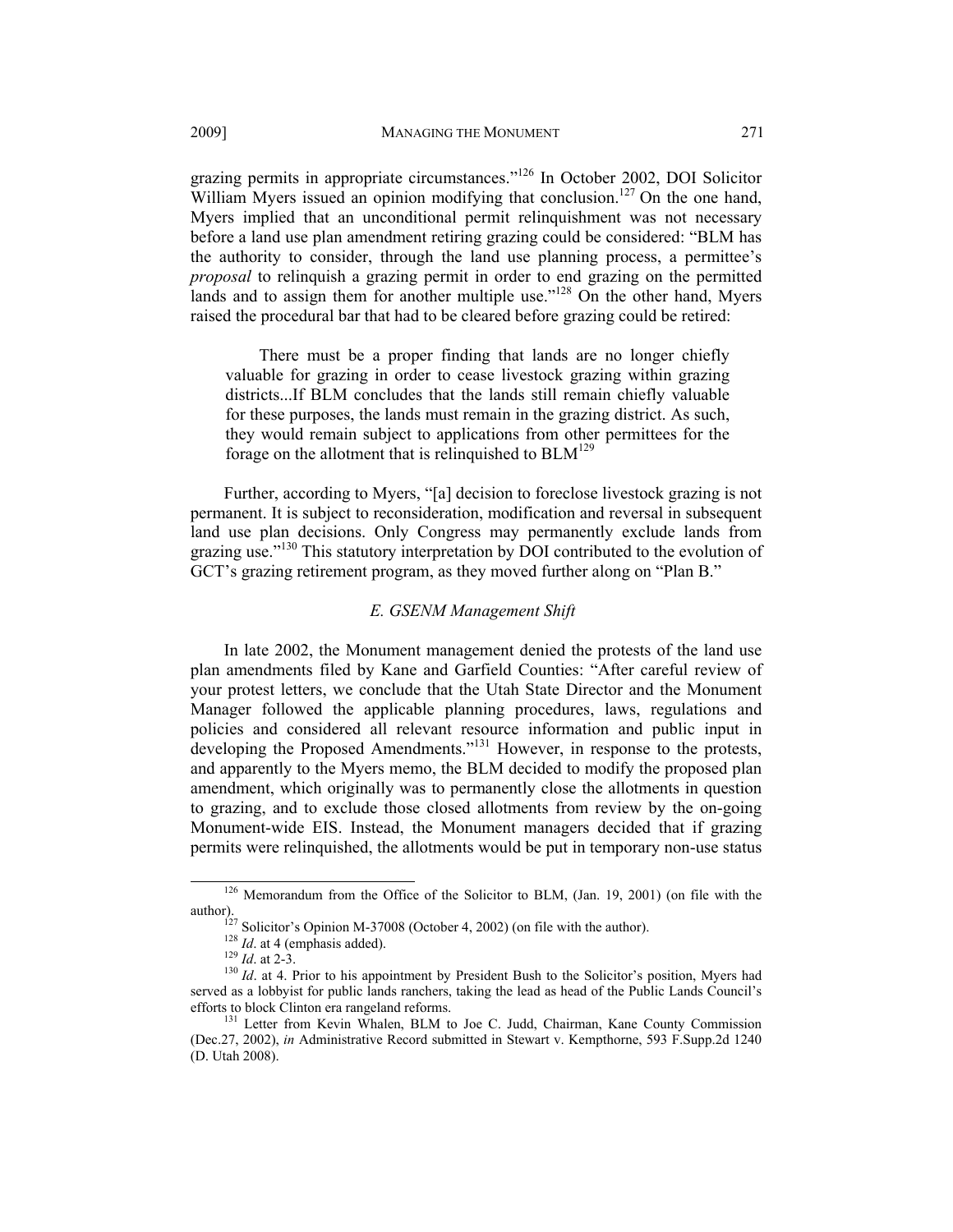"while these areas are analyzed as part of the Livestock Management Environmental Impact Statement for all grazing allotments administered by Grand Staircase-Escalante National Monument…Following EIS completion, livestock grazing use in the allotments could remain unchanged, could cease or could be reduced."132

This modification of the plan amendment was made official in the Decision Record that was released by BLM in January 2003:

It is my decision to amend the Paria Management Framework Plan (MFP) to accept voluntary relinquishment of a permit for livestock grazing on the Clark Bench Allotment. The record supports this decision to accept the voluntary relinquishment and to amend the MFP to provide for the cessation of grazing on the allotment. This decision will be reviewed, and may be revised, based on the fact-specific circumstances related to the preparation of a grazing plan and Environmental Impact Statement for Grand Staircase-Escalante National Monument.<sup>133</sup>

In response, GCT wrote to the BLM that, given the deferral of a grazing decision on the allotments until the completion of the EIS, and the new standard that grazing retirement would require a finding that the lands were no longer chiefly valuable for grazing and raising forage crops, GCT would not relinquish its permits and, instead, would hold them in non-use pending the outcome of the  $EIS.<sup>134</sup>$ 

In February 2003, BLM approved the transfer of the Clark Bench Allotment grazing preference from Robinson to CGC and a grazing permit was issued to CGC in March 2003. During the previous two years, severe drought conditions throughout the area of GSENM had prompted BLM to request ranchers to greatly reduce grazing or take non-use on their allotments, which GCT did. In September 2003, another BLM letter to permittees suggested increased flexibility in stocking levels and GCT made an agreement with Robinson to allow him to graze Clark Bench with 72 cattle, which would technically be leased to and controlled by GCT, with Robinson acting as its agent.<sup>135</sup> The same arrangement was continued for the following grazing season  $(2004-2005)$ .<sup>136</sup> By this time, GCT's website no longer

<sup>&</sup>lt;sup>132</sup> Letter from David Hunsaker, GSENM Manager, to the Interested Public, (Jan. 16, 2003) (on file with the author).

<sup>&</sup>lt;sup>133</sup> UNITED STATES DEPARTMENT OF THE INTERIOR, BUREAU OF LAND MANAGEMENT, DECISION RECORD AND FINDING OF NO SIGNIFICANT IMPACT FOR AN AMENDMENT TO THE PARIA MANAGEMENT FRAMEWORK PLAN (2002), *in* Administrative Record at 3169 submitted in Stewart v. Kempthorne, 593 F.Supp.2d 1240 (D. Utah 2008) (The same language was included in the Decision Record for

<sup>&</sup>lt;sup>134</sup> Letter from CGC to Dave Hunsaker, GSENM (Feb. 12, 2003), *in* Administrative Record at 2590-2591 submitted in Stewart v. Kempthorne, 593 F.Supp.2d 1240 (D. Utah 2008). 135 CGC Post-Hearing Brief, *supra* note 78, at 24. 136 *Id*.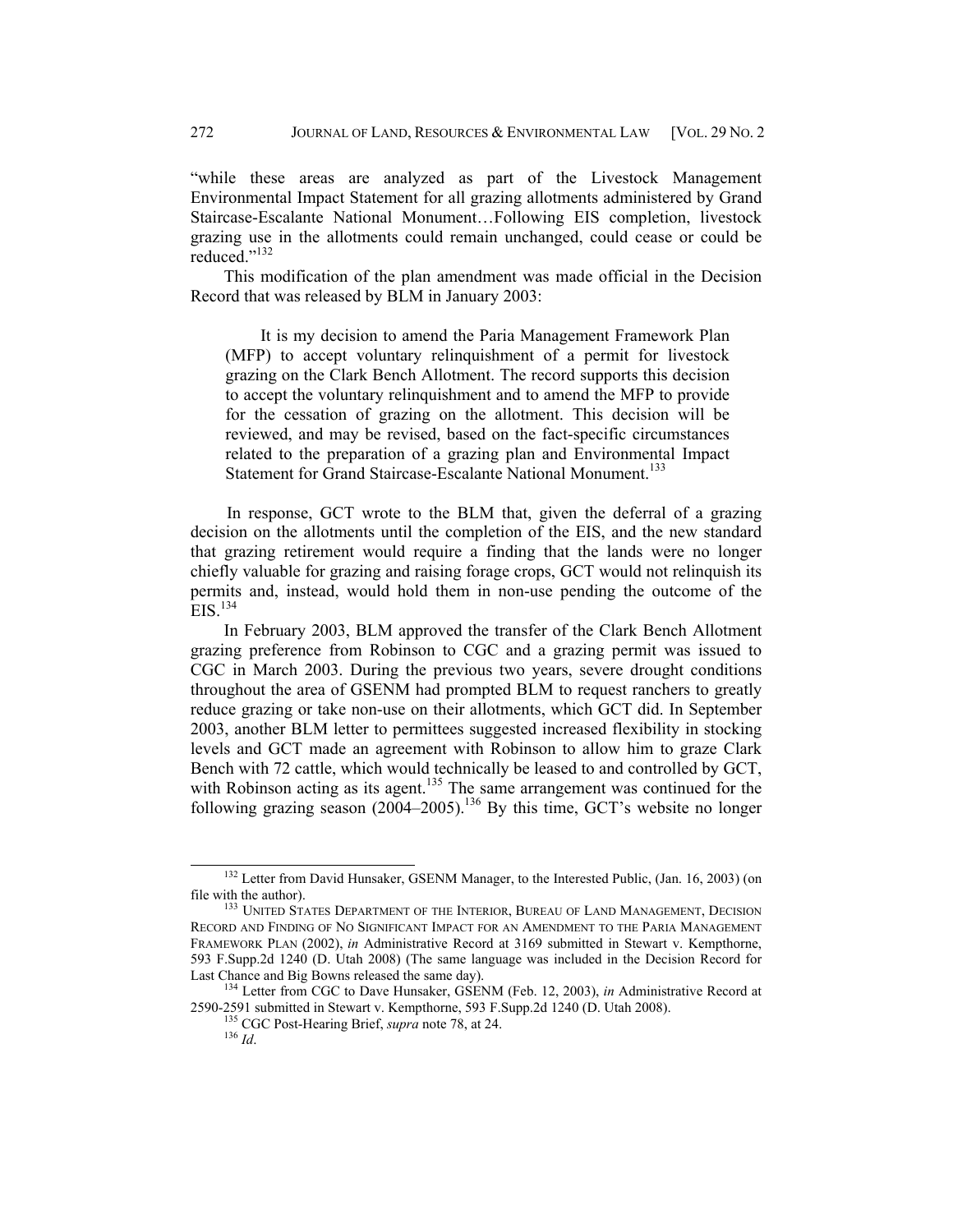referred to its Grazing Retirement Program but instead described its Grazing Improvement Program.

Also in September 2003, the BLM formally denied the "file over" grazing applications of ranchers Stewart, LeFevre, Brown, Alleman, and Phillips. The application denials were appealed to the DOI Office of Hearings and Appeals, and Kane and Garfield Counties, along with CGC moved to intervene. The appeals were consolidated and heard by Administrative Law Judge (ALJ) James Heffernan. The ranchers and counties (appellants) alleged that the Monument's managers engaged with GCT in an unlawful "scheme" to end livestock grazing in GSENM.<sup>137</sup> In carrying out this scheme, according to the appeal, the Monument's managers illegally transferred grazing privileges to CGC, issued grazing permits for reasons other than grazing, in violation of various statutes and Supreme Court rulings, and denied appellants' grazing applications on the basis of a prejudged political decision.<sup>138</sup> Appellants asked the ALJ to cancel all grazing preferences issued by the BLM to CGC, set aside the Monument managers' decisions, and remand the matter to the BLM for reconsideration of appellants' applications for grazing preferences.

Appellants argued that the transfer of grazing privileges for the six allotments to CGC was unlawful because CGC had already voluntarily relinquished them to the BLM, and thus no longer held a preference.139 According to the appellants, the grazing regulations, along with the BLM Manual Handbook, imply that a relinquishment is effective when received and is not subject to approval or disapproval by the BLM. CGC had submitted letters to BLM unconditionally relinquishing the preferences they had purchased and BLM released Notices of Intent to Amend Plan, in which the agency indicated that the "amendment [would] be addressed through an EA."<sup>140</sup> The Notice of Intent to Amend Plan stated that "[t]he permittee has voluntarily relinquished all of the existing grazing privileges on the Big Bowns Bench grazing allotment."<sup>141</sup> The Utah BLM Director then released a Decision Record to amend the management plans "to accept the voluntary relinquishment of a permit for livestock grazing" on the allotments.<sup>142</sup> Appellants argued that the Monument managers' interpretation of the relinquishments as "proposals" that could be withdrawn was clearly erroneous.

<sup>&</sup>lt;sup>137</sup> Post-Hearing Brief of Appellants at 3, LeFevre v. BLM, U.S. Department of Interior Office of Hearings and Appeals (Nov. 14, 2005) [hereinafter "Appellant's Post-Hearing Brief"].<br><sup>138</sup> *Id.* at 27-28.<br><sup>139</sup> Letter from Willard Hedden, Secretary-Treasurer, Canyonlands Grazing Corporation, to

Gregg Christensen, Bureau of Land Management (Jan. 15, 2002) (on file with the author).<br><sup>140</sup> 67 Fed. Reg. 3910 (Jan. 28, 2002); 66 Fed. Reg. 59812 (Nov. 30, 2001).<br><sup>141</sup> 67 Fed. Reg. 3910 (Jan. 28, 2002).<br><sup>142</sup> UNITED STA

RECORD AND FINDING OF NO SIGNIFICANT IMPACT FOR AN AMENDMENT TO THE PARIA ESCALANTE MANAGEMENT FRAMEWORK PLANS BIG BOWNS AND LAST CHANCE ALLOTMENTS (2003), *in* Administrative Record at 2556-2558 submitted in Stewart v. Kempthorne, 593 F.Supp.2d 1240 (D. Utah 2008); UNITED STATES DEPARTMENT OF THE INTERIOR, BUREAU OF LAND MANAGEMENT, DECISION RECORD AND FINDING OF NO SIGNIFICANT IMPACT FOR AN AMENDMENT TO THE PARIA MANAGEMENT FRAMEWORK PLAN CLARK BENCH ALLOTMENT (2003), *in* Administrative Record at 3169-3170 submitted in Stewart v. Kempthorne, 593 F.Supp.2d 1240 (D. Utah 2008).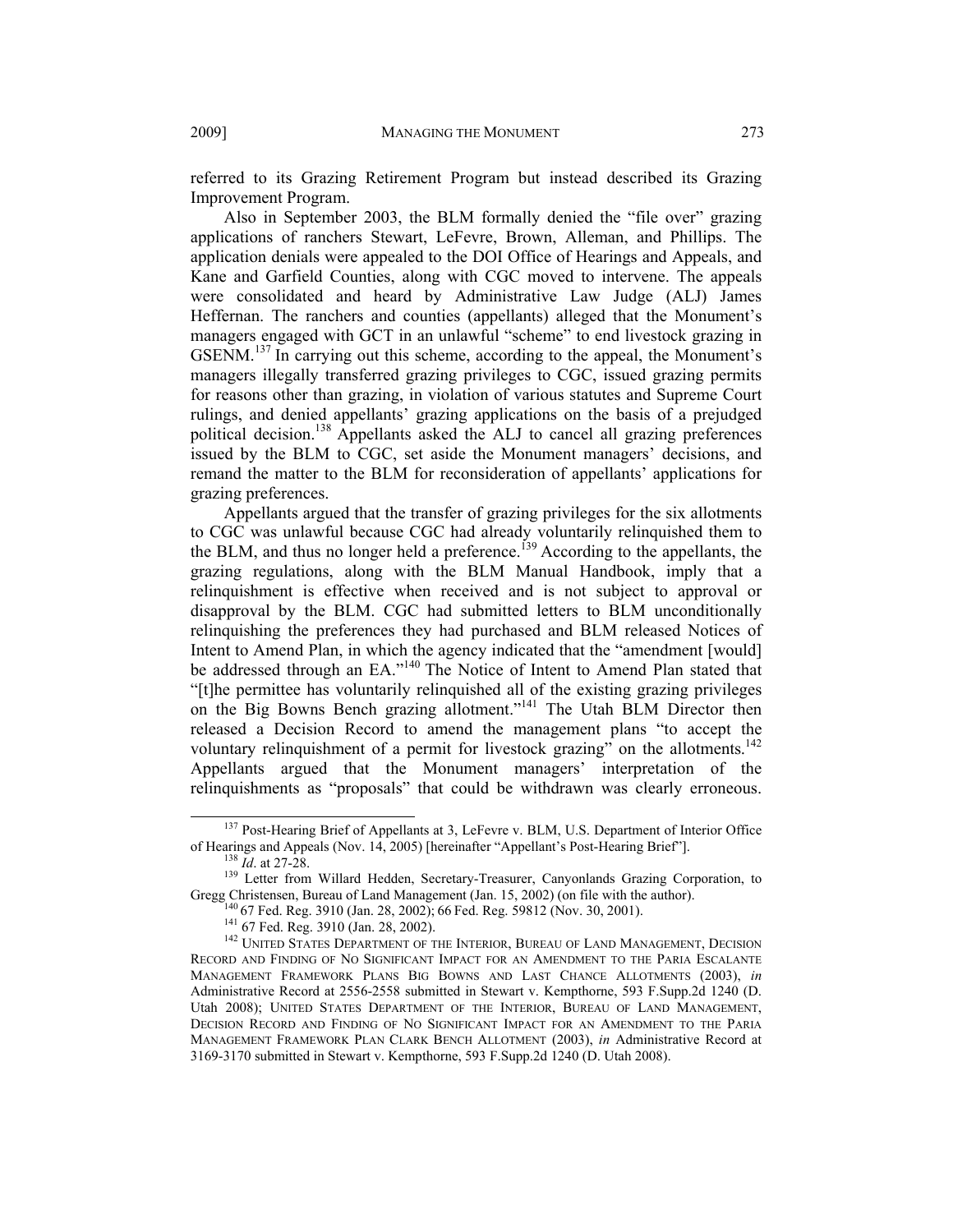"There is no rational explanation for how the BLM can undo an act over which it had absolutely no control."<sup>143</sup>

Appellants also claimed that the Monument managers' issuance of grazing permits to CGC was unlawful because CGC was not qualified to acquire a permit. According to appellants, TGA and FLPMA require a permittee to be a stock owner engaged in the livestock business. By appellants' calculations, by 2004 CGC was permitted to run 829 cattle on its six allotments and had purchased eleven.<sup>144</sup> They asserted that CGC was not in the livestock business and had no intent to graze its allotments. According to appellants, CGC has no employees or hired-hands, "does not own any water rights, horses, tack for horses, hay, or feed," is unsure of "how many calves were born last year, how many calves were sold, when they were sold, to whom they were sold, and whether to expect a calf crop this upcoming year."<sup>145</sup>

The appeal also alleged that BLM unlawfully issued grazing permits for reasons other than grazing. "The BLM lack[ed] the statutory authority to issue grazing permits intended exclusively for conservation use [citation omitted]. When the BLM issues a permit under the TGA, the primary purpose of the permit must be grazing."<sup>146</sup> According to appellants, the evidence is "overwhelming" that CGC acquired grazing permits for conservation purposes and ultimately to end grazing in GSENM. Appellants referred to CGC's repeated requests for non-use of its AUMs and dismissed CGC's meager grazing operations, which they alleged were prompted by the legal proceedings. The appellants argued that, prior to the protests of the land use plan amendments by Kane and Garfield Counties and the grazing applications of appellants, "there exists no comment, suggestion, charge, proposal, or testimonial of any kind in which Canyonlands references an intent to make actual grazing use of its permitted AUMs."<sup>147</sup>

Finally, the appeal points to criticism of the EAs and proposed plan amendments from career BLM range specialists to argue that Monument managers made a political decision in collaboration with GCT and DOI to retire grazing in GSENM despite the law, the science, and the GSENM Proclamation. According to the appellants, the allotments proposed to be closed were in good condition and retirement of grazing was not supported by the science.<sup>148</sup> Letters from Norton and Scarlett supporting the GCT buyout process, testimony that the BLM Director felt "rolled" by her superiors in DOI, and GSENM Manager Hunsaker's apparent comments that the process was "outside-driven" or "top-down driven" led appellants to complain that BLM collaborated illegally with GCT to retire grazing in the Monument: "The action of the BLM…undermines the objectives of the TGA, and permits wealthy conservation organizations to gain control of vast areas

<sup>&</sup>lt;sup>143</sup> Appellant's Post-Hearing Brief, *supra* note 137, at 47.<br><sup>144</sup> *Id.* at 92.<br><sup>145</sup> *Id.* at 104.<br><sup>147</sup> *Id.* at 101-102.<br><sup>148</sup> *Id.* at 113.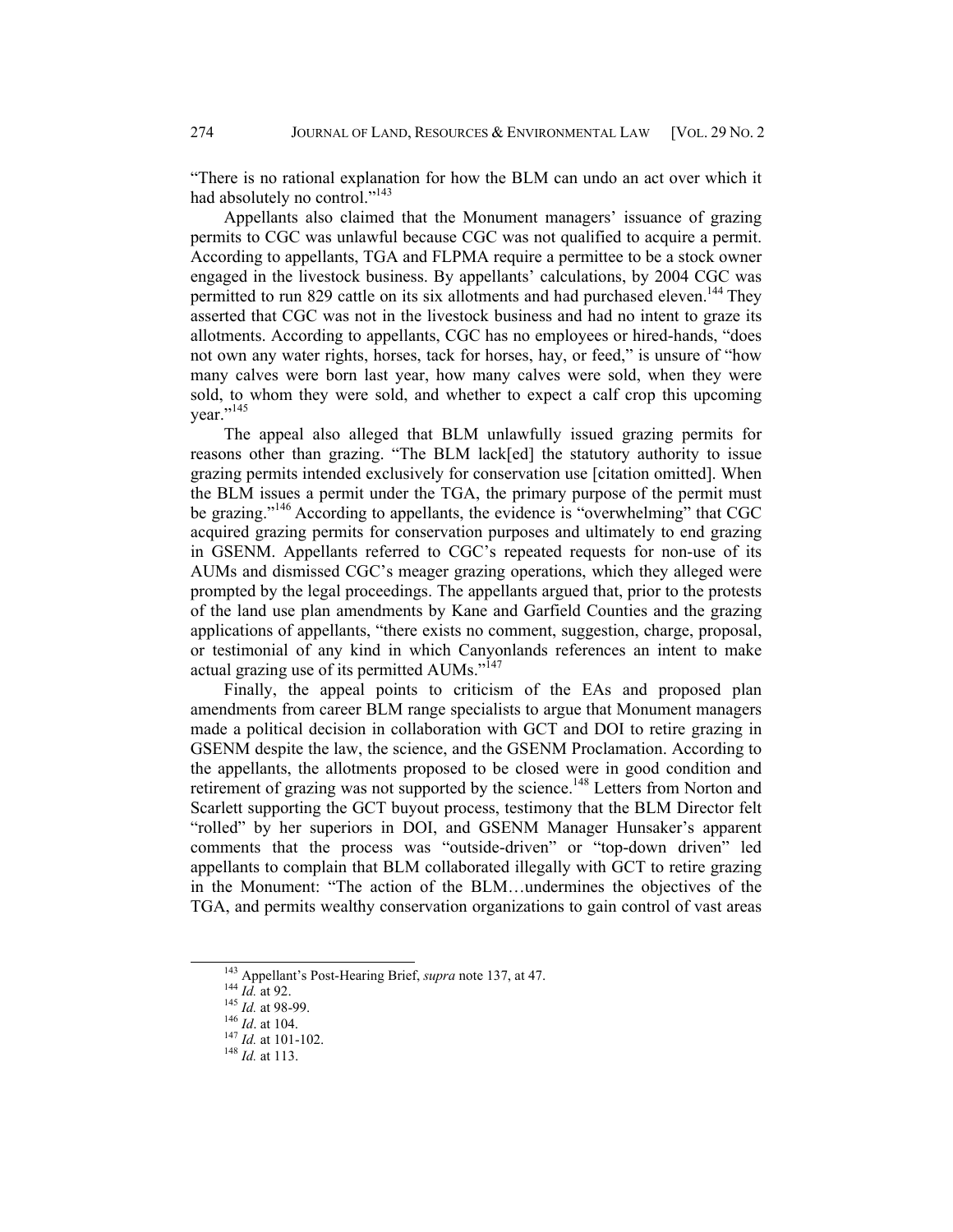of public land and then take no responsibility for their proper management."149 In fact, appellants allege that the BLM unlawfully transferred grazing preferences to CGC in an effort to avoid resumption of grazing on these allotments.<sup>150</sup>

BLM's response to the appeal, emphasized the decision-making discretion granted to the Monument managers by relevant statutes and the deference to which those decisions are entitled by precedent: "It is well-settled that BLM has substantial discretion in implementing the [TGA]."<sup>151</sup> Its decision to transfer grazing preferences and permits to CGC, and to deny the applications of the appellants, according to BLM, were rational and substantially complied with grazing regulations and therefore should not be set aside.<sup>152</sup>

In response to appellants' argument that BLM unlawfully transferred grazing preferences to CGC because CGC had sent letters of relinquishment that became effective when received, BLM argued that grazing privileges had not been relinquished and that there is no legal support for the contention that relinquishment takes effect when received. Grazing regulations do not specify a relinquishment process and the BLM Manual is "vague."153 GSENM Manager Hunsaker testified that he viewed CGC's relinquishment as "offers to relinquish" that BLM could accept or reject following completion of the planning process, a rational view entitled to deference given the "absence of specific regulatory or other guidance on the matter."154 BLM also argued that the Monument manager's interpretation reflects the "special relationship" between the BLM and permittees founded on "cooperation, consultation, and coordination in grazing matters" that should allow a permittee who has incurred significant expense to rescind an offer of relinquishment.<sup>155</sup> Hunsaker, therefore, was justified in deciding that CGC had withdrawn its offer to relinquish grazing privileges, making them unavailable to other applicants.

In response to appellants' allegation that BLM's issuance of grazing permits to CGC was unlawful because CGC was not qualified to acquire a permit, BLM argued its determination that CGC was qualified was a "reasonable and correct" interpretation of the plain language of grazing regulations, and that its interpretation was entitled to deference.<sup>156</sup> According to the BLM, there is no language in the statutes or regulations that require a grazing permit applicant to be in the livestock business or have intent to graze at the time of the application. In fact, if "intent to graze" were a qualification to acquire a grazing permit, BLM would have to make a subjective determination, with many potential complications, with no statutory mandate or clear standards to ensure fairness and

<sup>&</sup>lt;sup>149</sup> *Id.* at 105.<br><sup>150</sup> *Id.* at 33.<br><sup>151</sup> Post-Hearing Brief of the Bureau of Land Management at 4, LeFevre v. BLM, U.S. Department of Interior Office of Hearings and Appeals (Nov. 15, 2005).<br><sup>152</sup> *Id.* 153 *Id.* at 36. <sup>154</sup> *Id.* at 38. <sup>155</sup> *Id.* at 40. <sup>156</sup> *Id.* at 18.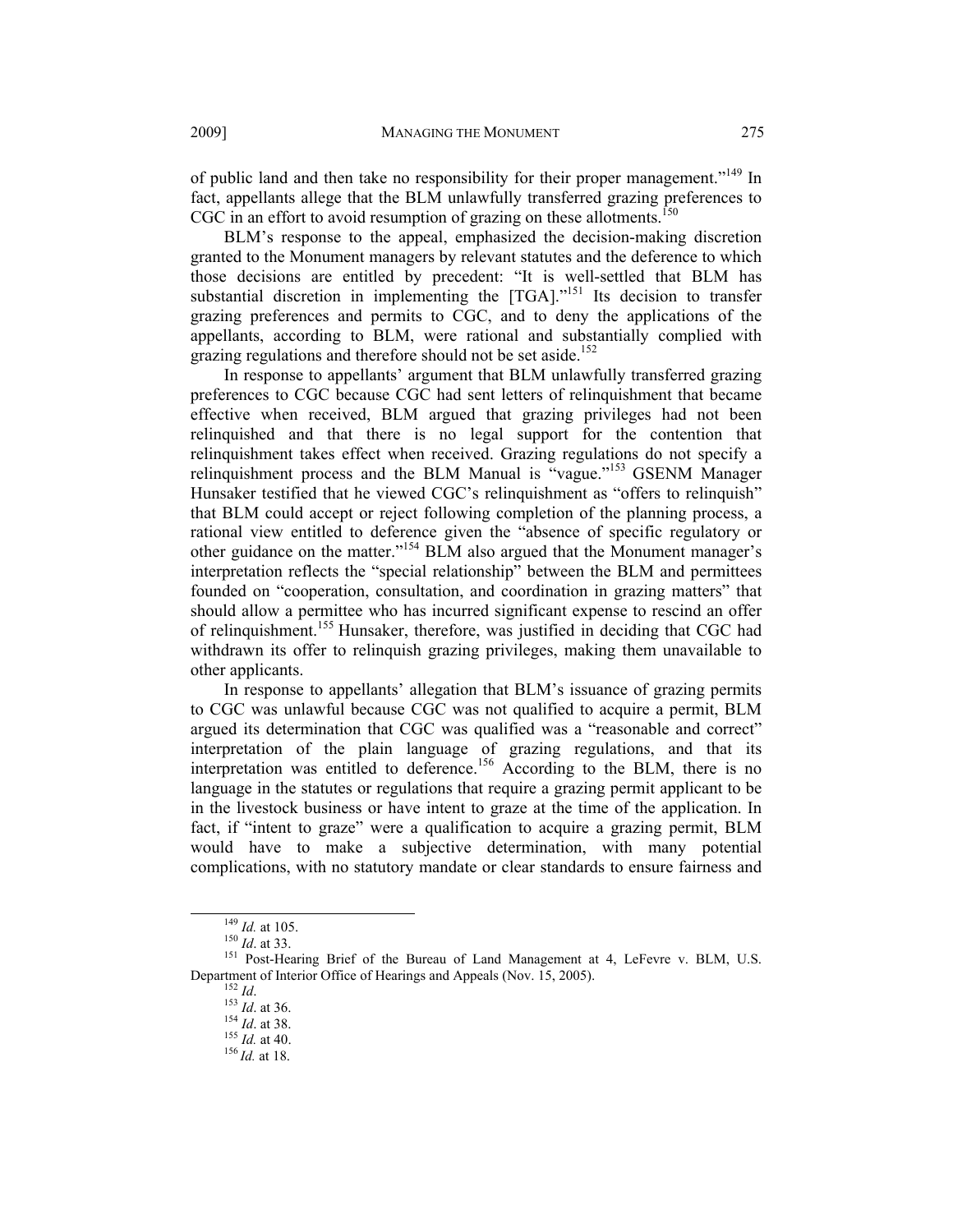consistency.157 BLM Range Specialists testified that applicants must be U.S. citizens, be authorized to do business in Utah, and control base property, qualifications that the Monument's specialists determined were met by CGC.

In its argument before the ALJ, GCT described the appellants' case as a politically motivated attack on its program of "free-market conservation" including the "enhancement of public rangelands."158 While GCT's earlier "Grazing Retirement Program" aimed to have public land management agencies cancel grazing permits in ecologically sensitive areas where it regarded grazing as inappropriate, GCT now claimed that the purpose of its program had evolved to "a broader rangelands program under which it purchases, preserves and participates in environmentally sustainable grazing operations."<sup>159</sup> It is this "range conservation program," along with BLM's grazing policies, that, according to GCT, the appellants seek to put on trial. Reiterating the legal arguments made by the BLM, GCT asserted that its grazing program and transactions "are fully consistent with the [TGA], BLM's grazing regulations, and applicable agency guidance and authority."<sup>160</sup>

## *F. Judges Weigh In*

ALJ Heffernan issued his ruling for DOI on January 26, 2006. Heffernan began by observing, "where BLM has issued a grazing decision employing its administrative discretion, an appellant bears the burden of proof to show by a preponderance of the evidence that BLM's decision was unreasonable or improper."<sup>161</sup> After a discussion of the issues, he concluded that appellants failed to meet their burden of proof and affirmed BLM's grazing decisions, finding them to be "premised on a rational, factual and legal basis."<sup>162</sup>

Appellants argued that GCT had voluntarily relinquished its grazing privileges on the allotments at issue and therefore could not lawfully be issued grazing permits. Judge Heffernan noted BLM regulations as set out in 43 C.F.R.1825.11: "Generally, BLM considers a relinquishment to be effective when it is received, along with any required fee, in the BLM office having jurisdiction over the lands being relinquished. However, the specific program regulations govern effectiveness of relinquishments."163 He concluded that, "this provision does not bereft BLM of the discretion to treat relinquishments as conditional, where the underlying facts provide a reasonable basis therefore."<sup>164</sup> According to Heffernan, GCT and the Monument managers had a clear understanding that relinquishment of grazing privileges was contingent on the outcome of the land use

<sup>&</sup>lt;sup>157</sup>*Id.* at 30-34.<br><sup>158</sup> CGC Post-Hearing Brief, *supra* note 78, at 1.<br><sup>159</sup>*Id.* at 4.<br><sup>161</sup> Order at 23, LeFevre v. BLM, Department of Interior Office of Hearings and Appeals (Jan.<br>26, 2006) [hereinafter "*LeFevre* Or

<sup>&</sup>lt;sup>162</sup>*Id* at 37.<br><sup>163</sup> 43 C.F.R § 1825.11 (2008).<br><sup>164</sup> *LeFevre* Order, *supra* note 161, at 25.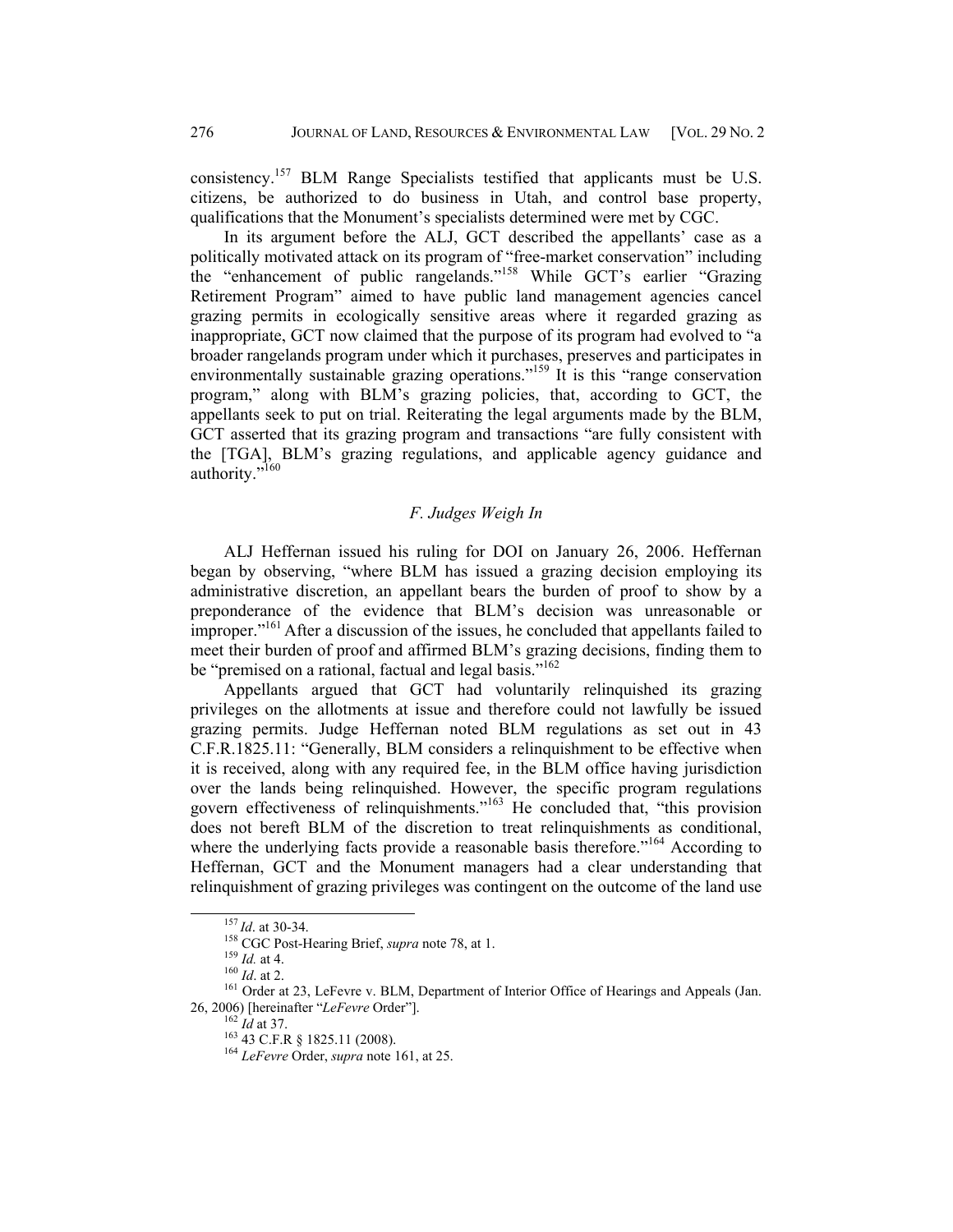planning process.165 The outcome of the planning process—deferral of a grazing closure decision pending the outcome of the Monument-wide EIS—did not meet GCT's conditions for relinquishment and the "offer" to relinquish was rescinded. According to Heffernan, GSENM's managers were justified in determining that GCT's relinquishments had been withdrawn.<sup>166</sup>

Appellants also argued that the issuance of grazing permits was unlawful since GCT was not in the livestock business and had no intent to graze. BLM rejected these as mandatory qualifications for acquiring a grazing permit and Judge Heffernan concluded that BLM's determination was a "reasonable application of the agency's administrative discretion."<sup>167</sup> Heffernan found no precedential case law, statutory provision, or regulatory provision that mandates a permit applicant to be in the livestock business with a manifest intent to graze.

In response to appellants' argument that BLM issued grazing permits to GCT for "conservation purposes," in violation of TGA and FLPMA Heffernan concluded that grazing regulations do require a permittee to "make substantial use" of the permitted AUMs.168 However, GCT's initial non-use of its permits was taken at the request of Monument managers due to on-going drought conditions. Subsequently, GCT acquired, branded, and grazed cattle on several allotments. Heffernan, therefore, rejected appellants' complaint, concluding that GCT "clearly intends to continue grazing cattle in numbers that are reviewed, approved and adjudicated by BLM within its ongoing administrative discretion."<sup>169</sup>

Heffernan also rejected appellants' argument that BLM illegally arrived at a pre-ordained outcome based on pre-decisional collusion with GCT. The ALJ pointed to testimony by GSENM Manager Hunsaker that a commitment was made to GCT regarding process and procedure and not outcome. According to Hunsaker, he was never instructed by DOI superiors to reach any specific decision.<sup>170</sup> In fact, the final decisions on the land use plan amendments did not cancel grazing on the allotments as GCT had preferred. These decisions, according to Heffernan were "independent and well-reasoned" and not improperly influenced.<sup>171</sup>

On March 16, 2006, the appellants filed a federal suit against DOI, BLM, and GSENM under the Administrative Procedure Act  $(APA)$ .<sup>172</sup> The ranchers, along with Kane and Garfield Counties (Plaintiffs) challenged the ALJ's factual determination that GCT's relinquishment of grazing privileges was conditional. They asserted that the ALJ erred as a matter of law in concluding that BLM regulations allow conditional relinquishments.173 Plaintiffs also disputed the

<sup>&</sup>lt;sup>165</sup> *Id.* <sup>166</sup> *Id.* <sup>166</sup> *Id.* <br><sup>166</sup> *Id.* at 32. <sup>168</sup> *Id.* at 30. *See* 43 C.F.R 4140.1(a)(2) (2008). *See also* Public Lands Council v. Babbitt, 154 F.3d 1160 (10th Cir. 1998).

<sup>&</sup>lt;sup>169</sup> LeFevre Order, *supra* note 161, at 33.<br><sup>170</sup> Hearing Transcript, *supra* note 90, at 973.<br><sup>171</sup> LeFevre Order, supra note 161, at 36-37.<br><sup>172</sup> 5 U.S.C § 706 (2006); Stewart v. Kempthorne, 593 F.Supp.2d 1240 (D. Uta Procedures Act at 14-15, Stewart v. Kempthorne, 593 F.Supp.2d 1240 (D. Utah 2008). Kane and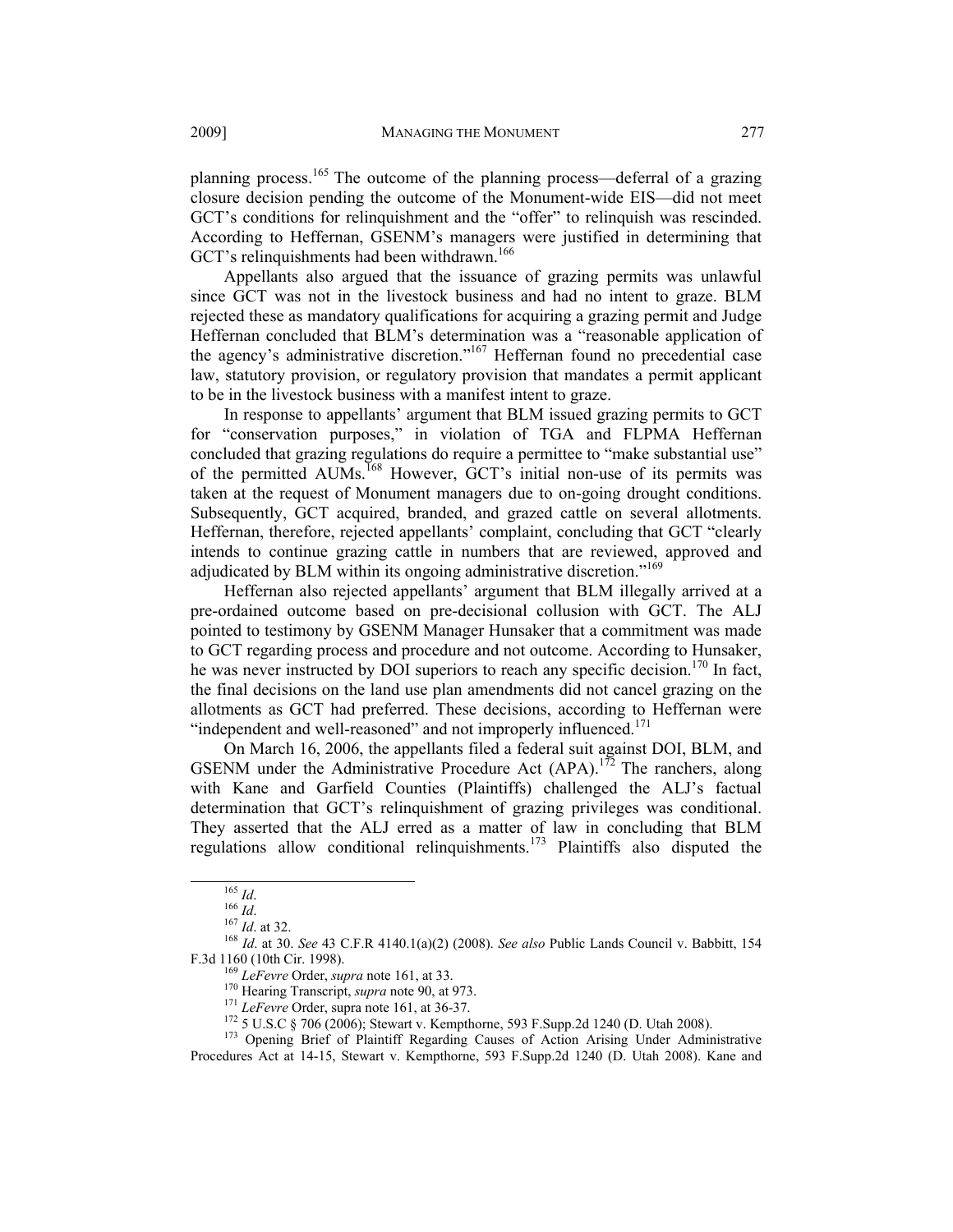conclusion that GCT/CGC was qualified to acquire a grazing permit.<sup>174</sup> On January 7, 2008, Judge Tena Campbell issued a ruling affirming the ALJ's decision *in toto*. 175 Under an APA challenge there is a presumption of validity for the agency action and the burden of proving deficiencies rests with the plaintiffs.<sup>176</sup> The Plaintiffs had to show that the findings of the ALJ were not supported by substantial evidence.<sup>177</sup> The Court also gave substantial deference to the agency's interpretation of statutes under which Congress has granted the agency decisionmaking discretion.<sup>178</sup> In this case, the District Court ruled that the ALJ's decisions regarding the legality of conditional grazing privilege relinquishment and the qualifications for acquiring grazing permits were made under permissible readings of the law and supported by substantial evidence.<sup>179</sup>

#### IV. CONCLUSION: CONSERVATIONISTS AND COWS

In testimony during the DOI hearings on the Monument managers' grazing decisions, Executive Director Bill Hedden admitted that GCT's initial goal in purchasing grazing permits was not to go in to the livestock business but, instead, to retire grazing on environmentally sensitive public lands.<sup>180</sup> Hedden viewed GCT's effort as a free-market alternative to traditional conservation policies that rely on government mandates. Under this alternative approach, GCT and its financial supporters were willing buyers working with ranchers willing to sell grazing privileges at a mutually agreed upon price. In GCT's view, these were "win-win" transactions. GCT, with BLM's support, would facilitate a reduction or elimination of grazing in areas where the land was being degraded or users were in conflict. The permittees would give up a grazing permit but be compensated so that they could pay off debt or restructure their livestock business.

GCT's approach was developed initially in response to overtures from federal land managers at the Glen Canyon National Recreation Area. GCT saw an opportunity to further its conservation goals on the Colorado Plateau by compensating ranchers to remove cattle from these public lands. The establishment of GSENM in 1996 created new opportunities to pursue this approach as ranchers felt increasingly squeezed by conflict with recreational users and the potential for more restrictive grazing regulations. GCT was able to raise the funds necessary to compensate ranchers willing to sell their grazing privileges. The Monument's managers at BLM used their administrative discretion in grazing management to facilitate the process, which they saw as a viable approach to resolving land use

÷,

Garfield counties were dismissed from the case for lack of standing. A Utah Court then enjoined the counties from continuing to fund the litigation. *See* Grand Canyon Trust and Canyonlands Grazing Corp. v. Kane County and Garfield County, No. 060600098 (6th Dist. Ct. Utah 2005).<br>
<sup>174</sup> *Id.* at 29.<br>
<sup>175</sup> *Stewart*, 593 F.Supp.2d at 1244.<br>
<sup>176</sup> *Id.* at 1246.<br>
<sup>177</sup> *Id.* at 1247.<br>
<sup>178</sup> *Id.*<br>
<sup>179</sup> *Id.* at 1253.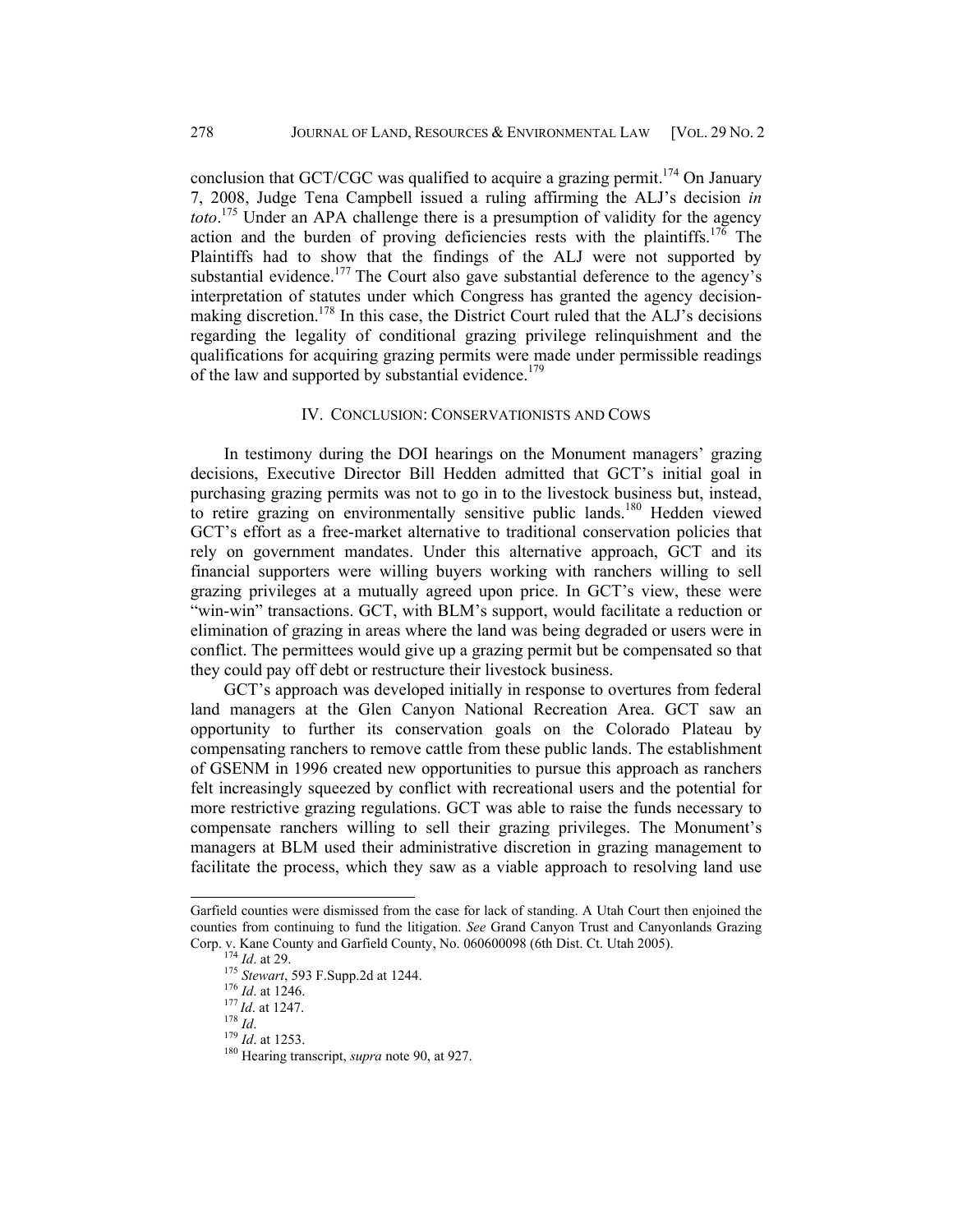conflicts. For GCT, working with ranching families to address these conflicts also gave them a deeper appreciation for the ranchers' plight and their commitment to the land. It was clear, however, that the process as it had developed in the 1990s was legally vulnerable, and GCT began to prepare to adjust its program.

The legal challenges brought in 2001 by local ranchers and government officials forced GCT to make the adjustment. Under legal and political pressure, Monument managers backtracked from the earlier retirement process and deferred a grazing cancellation decision until a comprehensive Monument grazing plan was completed. The retirement decision was made more difficult by DOI Solicitor Myers' opinion that grazing allotments could be closed to grazing only if the planning process removed them from grazing districts. As a consequence of these Monument management decisions, its earlier transactions now made GCT a holder of base property with grazing preferences and permits. This eventually lead to the largest allotment in GSENM. Drought conditions initially allowed GCT to refrain from grazing at permitted levels, but GCT fairly quickly purchased or leased a minimal number of cattle and began grazing operations. They were now in the livestock business.

Hedden testified that the grazing experience contributed to a further evolution in the goals of GCT's program. According to Hedden, his close work with Robinson on the Clark Bench allotment,

made me understand that using some of these permits would not be a disaster, especially if we were in a position that when very bad times come back, we would be willing to take the financial hit to take all of our cows off so that we did not do that, that episodic damage. That is really the thing that harms these lands.<sup>181</sup>

In 2005, during the continued legal wrangling over its GSENM grazing permits, GCT, with the Conservation Fund, purchased Kane and Two Mile ranches for \$4.5 million. The ranches include approximately 1,000 acres of private land and federal and state grazing permits that cover 860,000 acres of BLM, USFS, and Arizona state lands, including a large part of the Kaibab National Forest adjacent to the North Rim of the Grand Canyon.<sup>182</sup> GCT and the Conservation Fund created the North Rim Ranch LLC to hold title to both ranches, the permits, livestock, brands, facilities and other assets owned by the ranch, and will graze at least 800 head of cattle.<sup>183</sup> According to GCT, "we have purchased these ranches with the goal of partnering with the USFS and BLM to manage livestock grazing and to do

<sup>&</sup>lt;sup>181</sup> *Id.* at 1257.<br><sup>182</sup> CGC Post-Hearing Brief, *supra* note 78, at 26.<br><sup>183</sup> Grand Canyon Trust, Kane and Two Mile Ranches Program, http://www.grandcanyontrust.org/programs/kane/overview.php (last visited June 13, 2007). *See also* Shaun McKinnon, *Forced to Let Cattle Graze, Environmentalists Attempt to Restore Land Near Grand Canyon*, THE ARIZONA REPUBLIC, January 8, 2006, *available at* http://www.biologicaldiversity .org/news/media-archive/Forced%20to%20let%20cattle%20graze.pdf.